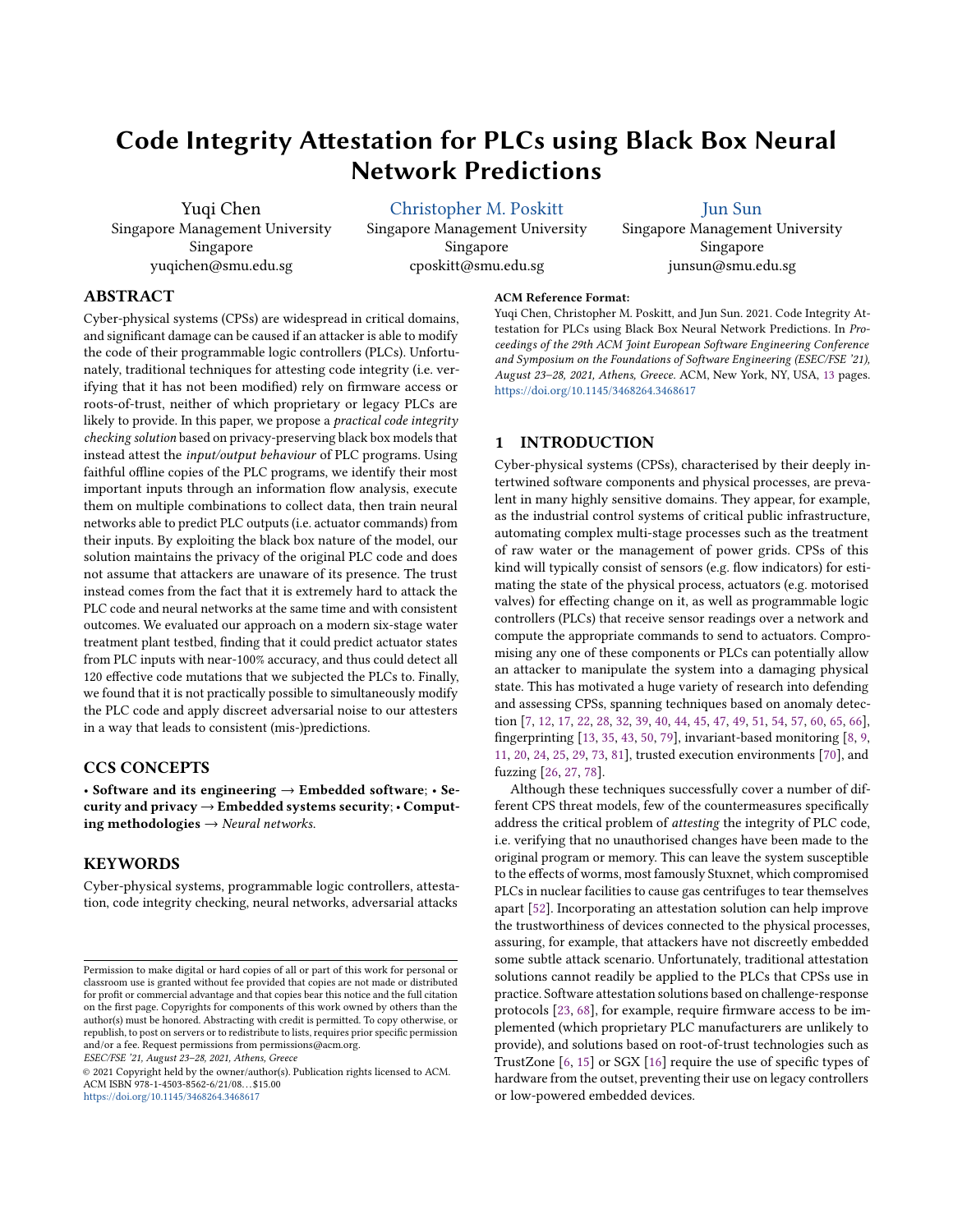An alternative approach is behavioural attestation (or CPS attestation) [\[62,](#page-12-18) [63,](#page-12-19) [75\]](#page-12-20), in which the integrity of PLC code is attested by comparing its behaviour against mathematical models of how it should behave. This is a weaker form of attestation in the sense that that it cannot detect code modifications that do not cause a change of behaviour, but it nonetheless can verify that a PLC is always operating in the expected way. It also has the significant advantages of being possible to deploy without requiring the modification of legacy devices, any access to firmware, or any access to trusted hardware features, which is typically missing from real-world CPSs. Instead, it can be implemented on independent devices (e.g. Raspberry Pis) that read the inputs/outputs of PLCs, verify them against mathematical models, and alert plant engineers when the actual commands to actuators deviate. These devices should of course be trustworthy too—a problem we address shortly.

The main difficulty in implementing this kind of code integrity checking for PLC programs is in obtaining models that are suitably expressive and accurate for predicting their behaviour, and which can be trained without relying on unrealistic assumptions about the system or attackers. In previous work [\[25\]](#page-11-17), we attempted to address this with an approach in which faults (or mutants) are injected into the PLC programs and traces of (abnormal) sensor readings are collected. These traces are used to train a supervised machine learning (ML) model that can effectively classify between behaviour resulting from the original PLC programs and those that have been modified. However, this solution was only assessed on a simulator of a CPS, and faces several challenges to be implemented for real PLCs. In particular: (1) the large amount of data traces it requires would lead to a correspondingly large amount of wasted resources, especially as many random mutations have no physical effects and must be filtered out; (2) running arbitrarily mutated PLC programs in a real plant is unlikely to be allowed due to safety concerns; and (3) the solution did not explore the possibility of adversarial attackers with knowledge of the code attestation mechanism.

In this paper, we propose a practical code integrity checking solution based on privacy-preserving black box models that attest the behaviour of PLC programs. Our approach can be applied to actual (i.e. not just simulated) critical infrastructure without incurring any resource wastage or safety issues, and without requiring any trusted hardware components. Instead of mutating code and waiting for physical effects (as in [\[25\]](#page-11-17)), we mutate the values of PLC inputs and observe the actuator commands that are immediately issued as a result (e.g. open valve, switch on pump). We implement an information flow analysis to identify the most important of these manipulations, then use the corresponding data to train a highly accurate neural network for predicting actuator commands from PLC inputs, which can thus be used to attest the actual outputs. The practicality and generality of our approach is due the fact that data collection and model training can be done entirely with offline copies of the PLC code that fully characterise the 'cyber' part of the system: we avoid the need for any complex (and likely inaccurate) process modelling, eschewing the costs and risks of using the real system during training. Furthermore, our solution exploits the black box nature of the model to ensure that the attester protects the privacy of the original PLC code, and that it remains trustworthy in the presence of attackers who are aware of it and even know the parameters of the model. The trust instead comes from the fact that

it is extremely hard to attack PLC code and an ensemble of neural networks at the same time and with consistent outcomes [\[5,](#page-10-1) [72\]](#page-12-21).

To evaluate our approach, we implemented our behavioural attestation solution for the Secure Water Treatment (SWaT) testbed [\[2,](#page-10-2) [56\]](#page-12-22), a scaled-down version of a modern six-stage water purification plant. SWaT involves chemical processes such as ultrafiltration, dechlorination, and reverse osmosis, controlled by six PLCs that communicate with each other (and 66 sensors/actuators) over a layered network hierarchy. Using faithful, cross-validated Python translations of its PLC programs, we identified the most important inputs (i.e. sensor readings, actuator states, and variables), generated data sets relating them to outputs (i.e. actuator commands), then trained multi-class neural networks for predicting actuator states from different input values. We found them to be effective as attestation models, achieving near-100% prediction accuracy, and able to detect all 120 of a series of effective PLC code modification attacks. Finally, given that recent work [\[38,](#page-11-24) [48,](#page-12-23) [58,](#page-12-24) [76\]](#page-12-25) has shown neural networks to be susceptible to adversarial attacks (i.e. inputs specially crafted using knowledge of the models in order to cause them to make mistakes), we subjected our solution to an adversarial attacker, finding that it was not practically possible to change the behaviour of PLCs while simultaneously causing the attesters to make consistent (mis-)predictions using discreet adversarial noise.

Organisation. In Section [2,](#page-1-0) we present an overview of the SWaT testbed, PLC programs, existing approaches for (remotely) attesting code integrity, and then describe the threat model assumed in our work. In Section [3,](#page-4-0) we introduce our behavioural attestation solution for PLC code, describing how to implement it for CPSs in general as well as for SWaT specifically. In Section [4,](#page-7-0) we evaluate the effectiveness of our technique for protecting CPSs against code modification attacks and adversarial attacks. In Section [5,](#page-9-0) we discuss some related work, before concluding in Section [6.](#page-10-3)

### <span id="page-1-0"></span>2 BACKGROUND

In this section, we present an overview of SWaT, the water treatment testbed we use to evaluate our approach. Following this, we review existing solutions for remotely attesting code integrity, then give a summary of (and justification for) our threat model.

SWaT Testbed. The Secure Water Treatment (SWaT) testbed [\[2,](#page-10-2) [56\]](#page-12-22) (Figures [1](#page-2-0)[–2\)](#page-2-1) is a scaled-down version of a real-world water purification plant, intended to support research into techniques for defending and securing critical infrastructure. SWaT is capable of producing up to five gallons of safe drinking water per minute, which it does so through a six-stage process involving steps such as de-chlorination, reverse osmosis, and ultrafiltration. The testbed has been the subject of multiple hackathons [\[10\]](#page-11-25) involving researchers from both academia and industry. Furthermore, a comprehensive dataset [\[41\]](#page-11-26) generated from seven days of SWaT's normal operation, as well as four days with attack scenarios, is available for download [\[1\]](#page-10-4) and has been used as a benchmark for evaluating multiple different CPS defence and testing techniques.

The six stages of SWaT are controlled by dedicated Allen-Bradley ControlLogix programmable logic controllers (PLCs), which communicate with each other as well as the sensors and actuators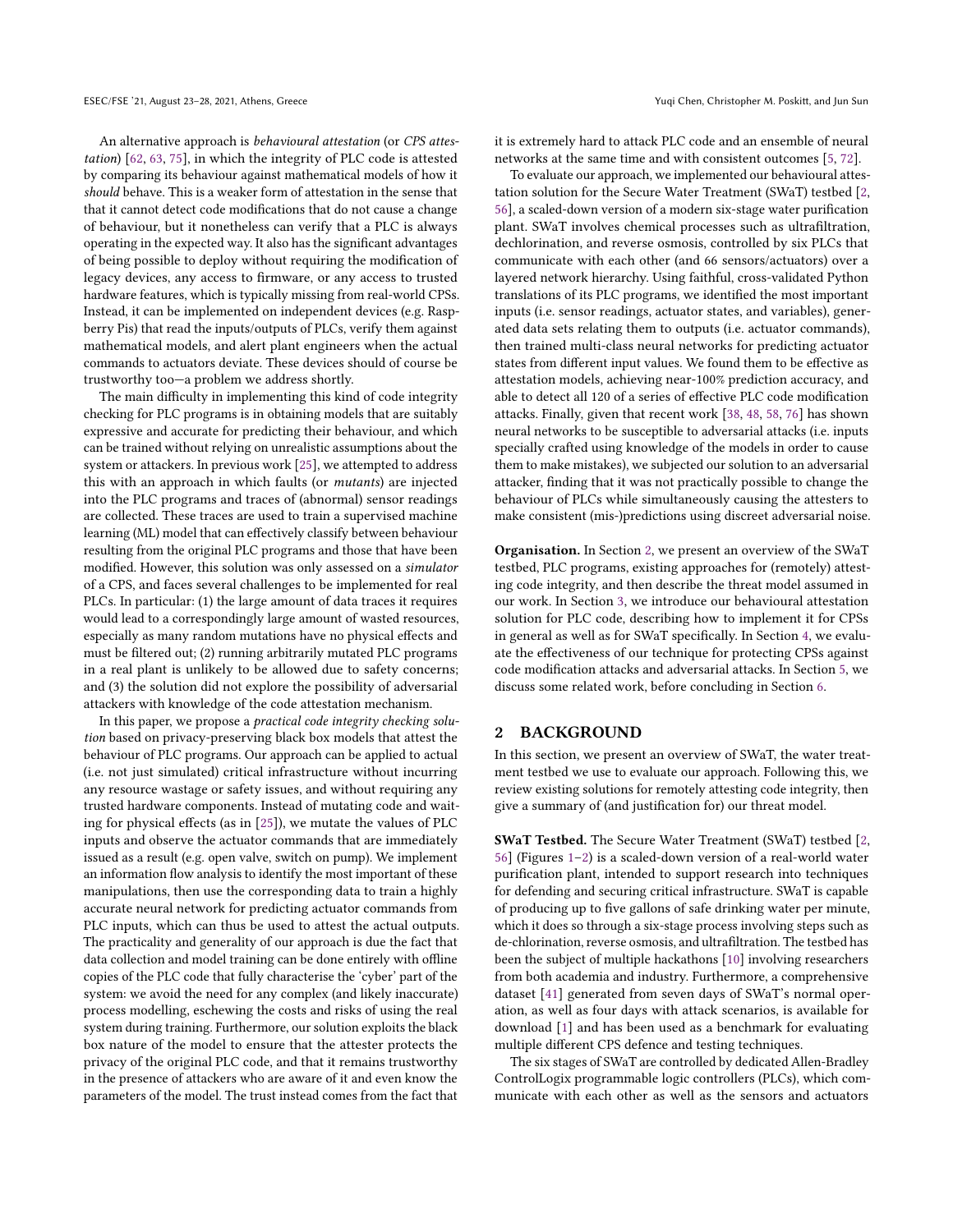<span id="page-2-0"></span>

Figure 1: Simplified overview of SWaT (blue arrows indicate water flow; dashed/solid rectangles indicate sensors/actuators)

<span id="page-2-1"></span>

Figure 2: The Secure Water Treatment (SWaT) testbed

relevant to each stage. Each PLC cycles through its program, computing the appropriate commands to send to actuators based on the latest sensor readings and values of various input variables (of which there are 1747 across the six PLCs). The system consists of 36 sensors in total, including water flow indicator transmitters (FITs), tank level indicator transmitters (LITs), and chemical analyser indicator transmitters (AITs). Among the 30 actuators are motorised valves (MVs) for controlling the inflow of water to tanks, and pumps (Ps) for pumping the water out. Figure [1](#page-2-0) provides an overview of the six stages, as well as the main sensors and actuators involved.

The network of the SWaT testbed is organised into a layered hierarchy compliant with the ISA99 standard, providing different levels of segmentation and traffic control. The 'upper' layers of the hierarchy, Levels 3 and 2, respectively handle operation management (e.g. the data-logging historian) and supervisory control (e.g. touch panel, engineering workstation). Level 1 is a star network connecting the PLCs, and implements the Common Industrial Protocol (CIP) over EtherNet/IP. Finally, the 'lowest' layer of the hierarchy is Level 0, which consists of ring networks (EtherNet/IP over UDP) that connect individual PLCs to their relevant sensors and actuators.

The sensors in SWaT are associated with manufacturer-defined ranges of safe values, which they are expected to remain within at all times during normal operation. If a sensor reports a (true) reading outside of this range, we say the physical state of the CPS has become unsafe. If a level indicator transmitter, for example, reports that the raw water tank in stage one has become more than a certain percentage full (or empty), then the physical state has become unsafe due to the risk of an overflow (or underflow). Unsafe pressure states indicate the risk of a pipe bursting, and unsafe levels of water flow indicate the risk of possible cascading effects in other parts of the system.

SWaT implements a number of standard safety and security measures for water treatment plants, such as alarms (reported to the operator) for when these thresholds are crossed, and logic checks for commands that are exchanged between the PLCs. SCADA software and tools developed by Rockwell Automation are available to allow the plant engineer to monitor and intervene in the system. In addition, several defence mechanisms developed by researchers have been installed (see Section [5\)](#page-9-0). Some of these are based on offline analyses, i.e. that use sensor and actuator data logged by the system's historian.

PLC Programs. PLCs are programmed using domain-specific languages that were designed for engineers without a traditional programming background. The IEC 61131-3 open standard [\[46\]](#page-12-26) supports five different high-level languages for PLC programming, including textual languages (e.g. structured text, instruction list) as well as visual languages (e.g. ladder diagram, function block diagram). We focus on PLC programs written using the structured text language, in which programs are block structured and syntactically similar to Pascal. Roos [\[61\]](#page-12-27) compares the constructs of Pascal and structured text (e.g. iteration, case blocks), highlighting the total absence of recursion in the latter. Note that while our paper focuses on one PLC language, the black box nature of our approach allows it to be applied to PLCs programmed in any other.

The example code snippet from PLC1 of SWaT in Figure [3](#page-3-0) (left) implements the control logic of the raw water inlet valve MV101 and pumps P101/P102 in the process of opening the raw water outlet valve MV201. Specifically, the variable MV101\_SR.EnableIn, when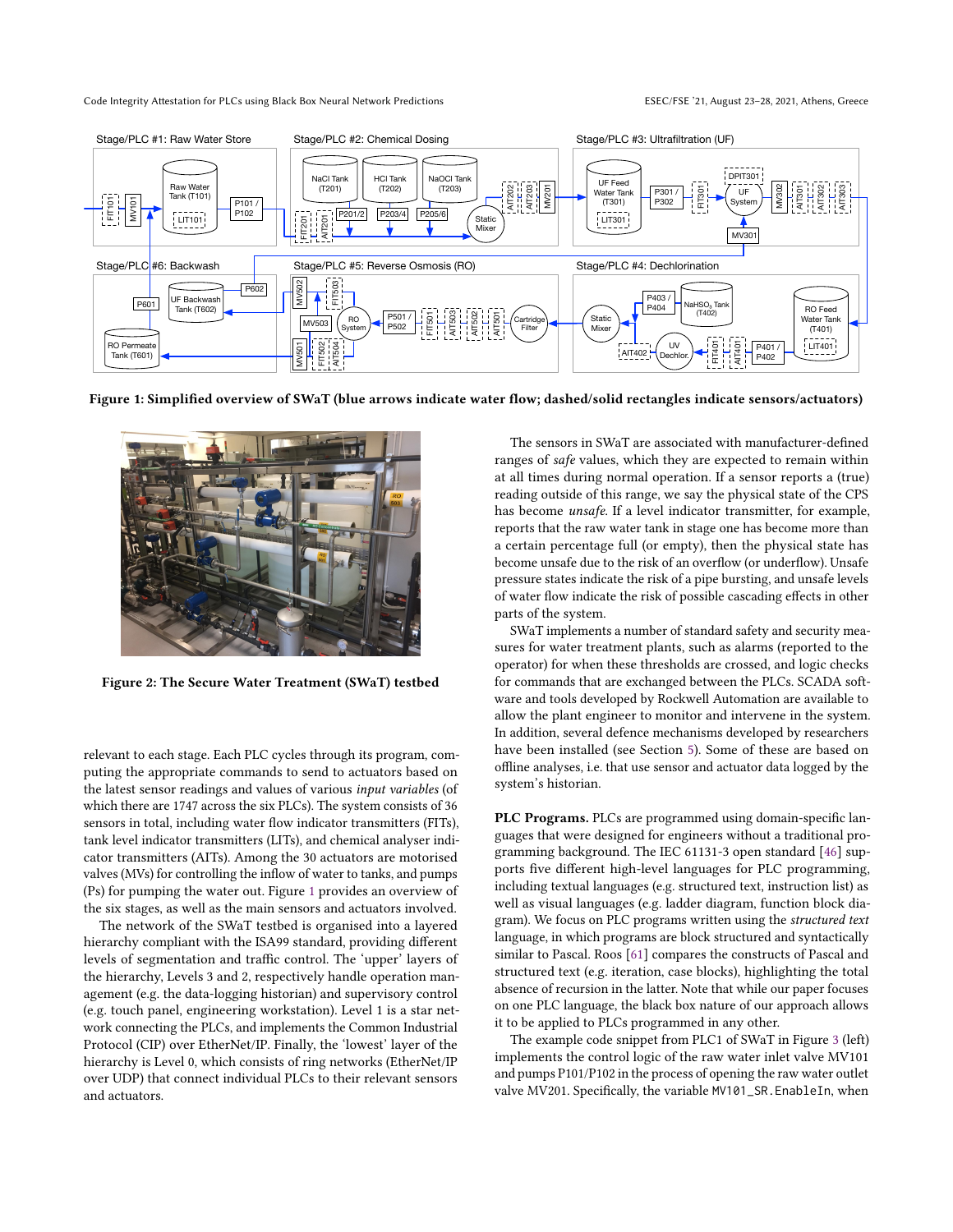```
2:(*OPEN RAW WATER OUTLET VALVE, MV201*)
 (*MV-101 , Raw Water Inlet Valve Control*)
MV 101 SR.EnableIn := 1:
_MV_101_SR.Set := HMI_LLT101.AL;
_MV_101_SR.Reset := HMI_LIT101.AH;
 <mark>SETD(_MV_101_SR);</mark><br>_MV101_AutoInp := _MV_101_SR.Out;
_P_RAW_WATER_DUTY_SR.EnableIn := 1;
_P_RAW_WATER_DUTY_SR.Set := HMI_MV201.Status =2 AND HMI_LIT301.AL;
_P_RAW_WATER_DUTY_SR.Reset := HMI_MV201.Status <>2 OR HMI_LIT301.AH;
SETD(_P_RAW_WATER_DUTY_SR);
_P_RAW_WATER_DUTY_AutoInp := _P_RAW_WATER_DUTY_SR.Out;
IF HMI_P1_SHUTDOWN THEN
                 HMI_P1_STATE : =3;
                 HMT P1 SHUTDOWN :=0:
END_IF;
                                                                                     2:(*OPEN RAW WATER OUTLET VALVE, MV201*)
                                                                                              (*MV-101 , Raw Water Inlet Valve Control*)
                                                                                              MV 101 SR.EnableIn := 0:
                                                                                              _MV_101_SR.Set := 0;
                                                                                               _MV_101_SR.Reset := HMI_LIT101.AH;
                                                                                               <mark>SETD(_MV_101_SR);</mark><br>_MV101_AutoInp := _MV_101_SR.Out;
                                                                                               _P_RAW_WATER_DUTY_SR.EnableIn := 1;
                                                                                              _P_RAW_WATER_DUTY_SR.Set := HMI_MV201.Status =2 AND HMI_LIT301.AL;
                                                                                              _P_RAW_WATER_DUTY_SR.Reset := HMI_MV201.Status <>2 OR HMI_LIT301.AH;
                                                                                              SETD(_P_RAW_WATER_DUTY_SR);
                                                                                              _P_RAW_WATER_DUTY_AutoInp := _P_RAW_WATER_DUTY_SR.Out;
                                                                                              IF HMI_P1_SHUTDOWN THEN
                                                                                                                HMT_P1_STATE :=3;
                                                                                                                HMT P1 SHUTDOWN :=0;
                                                                                              END_IF;
```
#### Figure 3: Structured text program snippet from PLC1 of SWaT before (left) and after (right) a code modification attack

assigned to 1, indicates that the system should open MV101 in this process by default. HMI\_LIT101.AL and HMI\_LIT101.AH are the low and high alarms for the water level of tank T101. (Alarms are critical thresholds for certain sensors in SWaT. If the sensor value reaches a threshold, it will raise the corresponding alarm.) Function SETD is called to check whether some critical conditions are satisfied, which may influence the behaviour of the corresponding actuator. In this example, if the low alarm for LIT101 is triggered, MV101 should be opened, and if the high alarm for LIT101 is triggered, MV101 should be closed. The logic of pump P101/P102 is similar. Pump P101 should be on in this process, while P102 as a standby should be off all the time unless P101 malfunctions. Meanwhile, if MV201 is open and the LIT301 raises a low alarm, pump P101 should be switched on. If MV201 is not open or LIT301 raises a high alarm, then pump P101 should be switched off. Finally, if the system receives the shutdown command, the process of opening MV201 will be over.

The right side of Figure [3](#page-3-0) is the same code snippet but during a code modification attack. In this example, we assume that the attacker maliciously modifies the PLC code to assign the values of MV101\_SR.EnableIn and \_MV\_101\_SR.Set to 0. When the modified code is executed by the system in this process, the valve MV101 will be closed perpetually. As MV101 is the raw water inlet valve, water will not flow into tank T101. As a consequence, tank T101 may underflow while the whole process of water treatment will terminate.

Remote Attestation. There are two main categories of techniques for attesting the code integrity of remote (embedded) devices. First, hardware attestation, which assumes that the remote device has some trusted platform module (TPM) or other kind of trust anchor, e.g. support for ARM TrustZone [\[15\]](#page-11-22) or Intel SGX [\[16\]](#page-11-23). Typically, a verifier issues a challenge to the remote device (the prover), which computes a cryptographic signature or message authentication code over the challenge and a hash of the binary code being attested [\[31\]](#page-11-27). It is also possible to remotely attest some dynamic runtime behaviours, e.g. control flow [\[6\]](#page-10-0). Unfortunately, the requirement for specific types of hardware may prevent the use of such techniques in CPSs that use legacy PLCs or low-powered embedded devices (unless they can be interfaced with separate TPM boards [\[64\]](#page-12-28)).

Second, software attestation, which is intended for resourceconstrained devices that are unable to implement schemes based on trusted hardware-level support. These are also challenge-response schemes, but the main difference is that the verifier determines whether or not the prover has been compromised by relying on the amount of time required to compute a response [\[23,](#page-11-21) [53,](#page-12-29) [67\]](#page-12-30). Seshadri et al. [\[68\]](#page-12-17) proposed the first software attestation scheme, which computed a checksum over the memory of the prover in a such a way that an attacker cannot modify that memory without changing the amount of time required to compute the (correct) checksum. To implement such schemes, a procedure must be either pre-programmed into the remote device's memory or downloaded from the verifier. Some recent versions of PLC firmware (e.g. in the Siemens S7 series) include APIs for checksum generation over control logic which can help support some software attestation schemes [\[37\]](#page-11-28), but without this, software attestation may be challenging in general, as PLCs are typically proprietary, and manufacturers may be unwilling to support firmware access.

Given the challenges of applying hardware and software attestation techniques to CPSs, a third category of techniques has emerged in which controllers are attested by comparing their behaviour against mathematical models of how they should behave. Valente et al. [\[75\]](#page-12-20), for example, propose that verifiers introduce false control signals and compare the system dynamics against a model to attest that sensors and controllers are operating correctly. Roth and McMillin [\[62,](#page-12-18) [63\]](#page-12-19), similarly, use process feedback to implement a distributed attestation protocol for a smart grid. As neither of these behavioural attestation schemes require hardware or firmware access, they can be applied to CPSs such as SWaT once a suitably expressive and accurate model has been constructed for predicting the controllers' effects on sensors and actuators (as discussed in Section [1\)](#page-0-0).

Threat Model. We assume that potential attackers are insiders (i.e. attackers originating within the organisation) who have access to the PLC code, as well as the ability to arbitrarily modify it. As attackers need to be able to check whether their PLC code modifications successfully brought about unsafe physical states, we assume that they are able to access the true sensor readings by some means. Furthermore, we assume that attackers are aware of the presence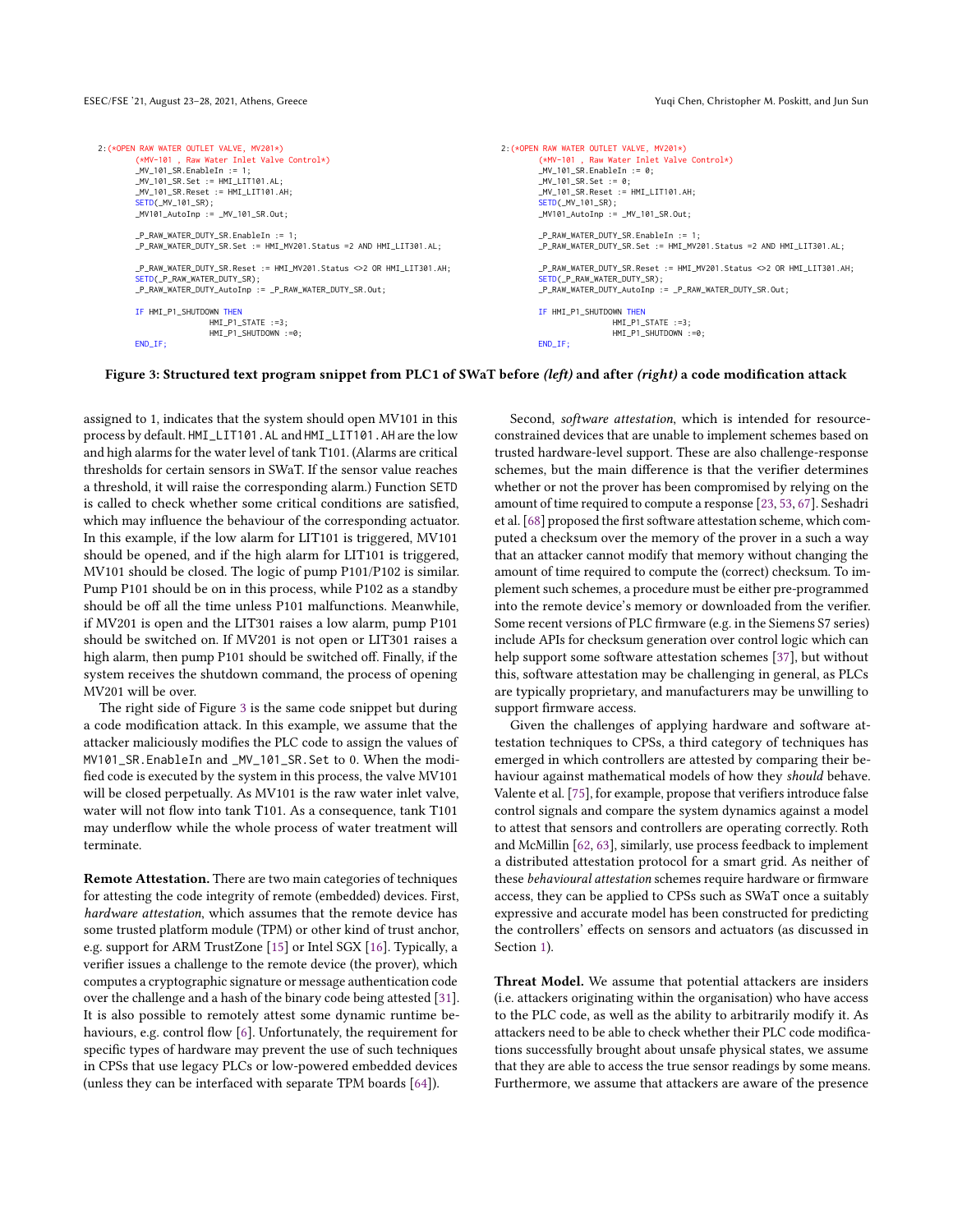| Algorithm 1: Learning a model for attestation |  |  |  |
|-----------------------------------------------|--|--|--|
|-----------------------------------------------|--|--|--|

<span id="page-4-1"></span>Input: PLC  $P$ ; set of labels  $L$  encoding all combinations of actuator commands

**Output:** Model for attestation  $Mp$ 

- 1 Translate program of  $P$  to imperative program  $C_P$  with an ordered vector of inputs  $I_{C_P}$ ;
- 2 Cross-validate  $C_P$  against data traces from  $P$ ;
- 3 Identify the most important inputs  $I'_{C_P}$  of  $C_P$  (Alg. [2\)](#page-5-0);
- $4 trainData := \{\};$
- <sup>5</sup> repeat
- 6 Randomly generate values for all inputs  $I_{C_P}$  and run  $C_P$ on them;
- 7 Let  $l \in L$  denote the label encoding the actuator commands issued by  $C_P$ ;
- *trainData* := *trainData*  $\cup$  { $\langle [v_0, v_1, \ldots v_{n-1}], l \rangle$ } where the  $v_i$ s are the values of  $I'_{C_P}$ ;

<sup>9</sup> until timeout;

10 Train a model  $Mp$  on trainData;

11 return  $Mp$ ;

of PLC attesters, have full knowledge about their underlying models (e.g. the parameters of the neural networks), and are able to intercept and modify the sensor, actuator, and input variable values received by the PLCs and attesters (note that attesters and PLCs are physically connected on the same network and thus receive the same inputs). These are standard assumptions in the context of attackers that are able to craft adversarial samples [\[59\]](#page-12-31).

In practice, insiders may only have a strict subset of these abilities, but by assessing our PLC attesters against a theoretically powerful attacker, we can conclude that we can also defend against weaker attackers that may exist in reality.

# <span id="page-4-0"></span>3 APPROACH AND IMPLEMENTATION

The overall goal of our approach is to be able to remotely attest that PLCs are behaving in the same way as they would under their original programs, without requiring any trusted hardware, without requiring resource-intensive training methods, and without requiring the unrealistic assumption that our verifiers are themselves impenetrable from attack. To achieve this, we propose a practical and general attestation solution based on predictive models for PLC inputs/outputs. Our models can be trained entirely on offline code while remaining highly accurate for the real CPS.

Our approach consists of the following main steps. First, input/output data collection using faithful offline copies of the PLC programs, with the most important inputs identified using an information flow analysis. Second, the training and validation of neural network models for predicting PLC behaviours. (Algorithm [1](#page-4-1) provides a high-level overview of these two steps for obtaining a model.) Finally, with the models obtained, their deployment in devices to behaviourally attest the PLCs of the real system.

In the following, we describe how to implement these three broad steps in general, and how they were implemented for the SWaT water treatment testbed (Section [2\)](#page-1-0) in particular.

## <span id="page-4-2"></span>3.1 Data Collection by Input Mutation

In this step, we convert the PLC programs (e.g. structured text code) to equivalent imperative programs (e.g. in Python) that can be utilised for data collection offline. Following this, we perform an information flow analysis to identify the most important inputs for a given PLC (i.e. those most likely to lead to a change in behaviour), and then repeatedly execute the offline version on different values of those inputs to determine what the digital output commands to the actuators would be. The goal of this data collection is to be able to train models on sufficiently large sets of input/output relations so as to cover as many normal and abnormal (e.g. exception handling) scenarios as possible.

Offline PLC Code. The main prerequisite to implement our approach for a CPS is to have faithful offline copies of its PLC programs, written in an imperative programming language. This is a reasonable assumption to make: a PLC program (e.g. ladder logic, function block diagram, or structured text) largely consists of a sequence of assignments and conditional statements that are executed repeatedly over a continuous loop. This kind of logic is easily translated to the control structures of traditional imperative languages. For CPSs with multiple PLCs, we translate each PLC into a separate script that can be run independently. This assumption can be made as the outputs are determined uniquely by the inputs (PLCs are deterministic). Furthermore, when considering a PLC in isolation, process modelling is not required to compute the output.

Implementation for SWaT. We satisfied this prerequisite by adapting the SWaT simulator used in previous work [\[25\]](#page-11-17) which contains Python translations of the six actual PLC programs (i.e. faithful translations of the original structured text code such as Figure [3\)](#page-3-0). Our adaptation extends the simulator by adding the control logic for chemical processes and pressure—the original version focused only on water flow. We did not require the (partial) process models included in the original simulator, which approximated the physics of water flow. Instead, we use only the simulated PLC code, which has been translated accurately and cross-validated against the real PLCs operating in the testbed.

Identifying Important Inputs. Before mutating inputs, we must first identify which of the inputs should be targeted. Real-world PLCs often process a large number of inputs, and attempting to include all of them may lead to challenges in scalability, especially when it comes to training: using a larger feature vector would require more data and could lead to a more complicated model.

To address this, we propose an information flow analysis on the offline PLC code to determine which of the inputs are most important, in the sense that they are most likely to have an effect on the output. In particular, we perform a dynamic dependency analysis that repeatedly mutates subsets of PLC inputs, executes the code, then increases an 'importance score' for those inputs if the mutations changed the output. After several iterations, the most important inputs (i.e. with the highest importance scores) can then be selected for constructing the feature vectors used in training.

Algorithm [2](#page-5-0) summarises the steps of this process, which was inspired by the information flow analysis of Mathis et al. [\[55\]](#page-12-32), but simplified to the setting of PLC programs. As the main body of PLC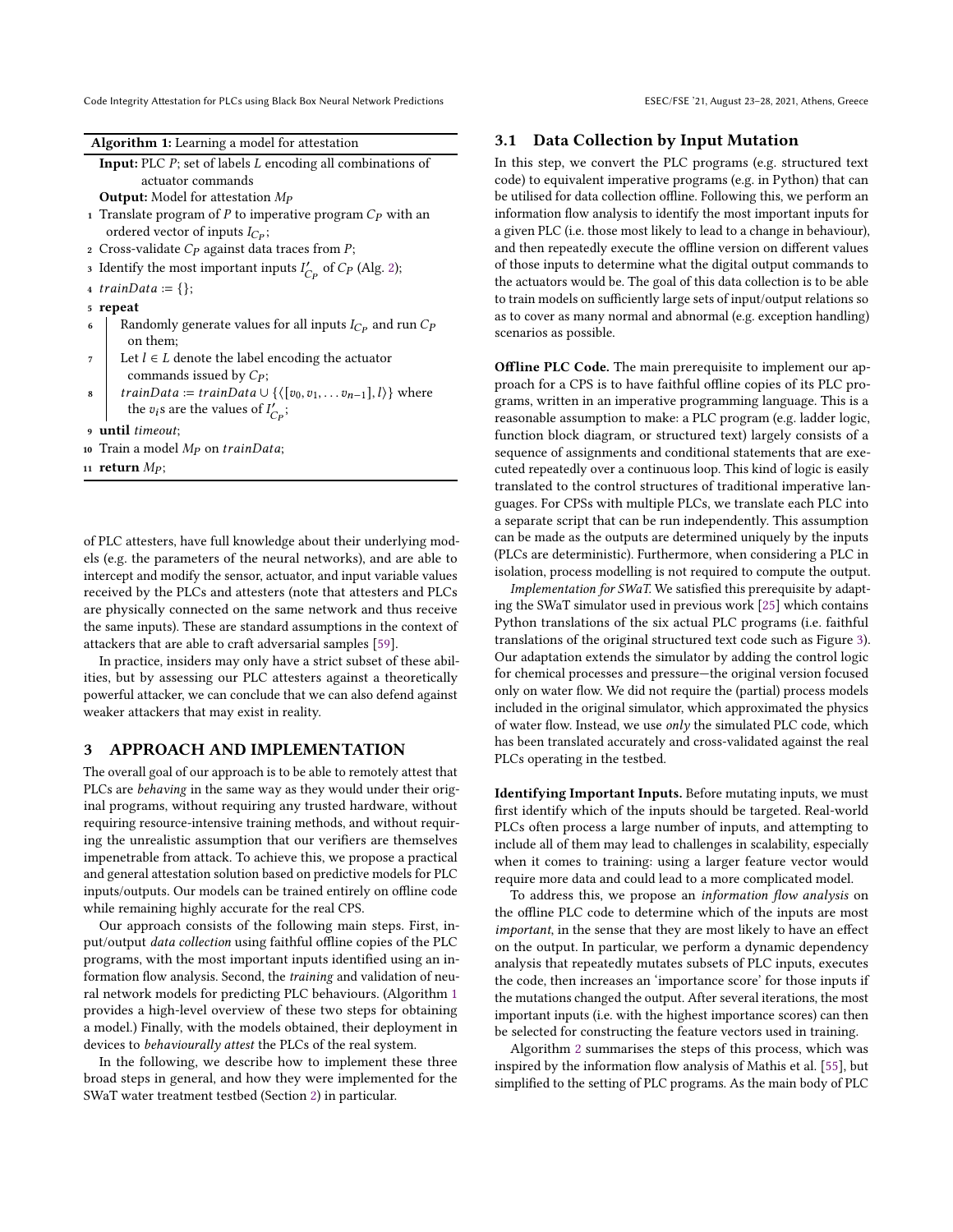Algorithm 2: Identifying the most important inputs

<span id="page-5-0"></span>

| <b>Input:</b> PLC code $C_P$ ; vector of <i>n</i> inputs $I_{C_P}$ ; number of |
|--------------------------------------------------------------------------------|
| inputs to select $m$ ; set of labels $L$ encoding actuator                     |
| commands                                                                       |

**Output:** Important inputs  $I'_{C_P} \subseteq I_{C_P}$ , where  $|I'_{C_P}| = m$ 

- 1 Initialise importance scores  $S = [0, 0, \dots 0]$  where  $|S| = n$ ; <sup>2</sup> repeat
- 3 Construct a vector  $V = [v_0, v_1, \dots v_{n-1}]$  of values for  $I_{C_P}$ , extracted from a normal data trace;
- 4 Let  $l \in L$  denote the label encoding the actuator commands issued by  $C_P$  on  $V$ ;
- $\frac{1}{5}$  Construct K, a set of randomly selected indices  $0 \le k \le n - 1;$
- 6 for  $k \in K$  do
- $\begin{array}{c|c} \hline \end{array}$  Construct V' from V by randomly mutating the value of  $v_k$ ;
- 8  $\vert$  Let  $l_k \in L$  denote the label encoding the actuator commands issued by  $C_P$  on  $V'$ ;

9  
10  

$$
\begin{array}{c}\n\mathbf{if } l_k \neq l \text{ then } \\ \n\mathbf{If } |k| = S[k] + 1;\n\end{array}
$$

<sup>11</sup> until timeout;

12 Slice  $I'_{C_P}$  from  $I_{C_P}$  by selecting the *m* inputs with highest importance scores in  $S$ ;

13 return  $I'_{C_P}$ ;

code is essentially a while-loop with a big switch-case structure, we do not instrument the code at intermediate points, but rather mutate different input values at random then observe and score the effects that these mutations have on the output. Again, this can be determined entirely by executing the offline PLC code, and does not require any process modelling.

Intuitively, Algorithm [2](#page-5-0) works as follows. First, it instantiates the inputs with some values from a normal data trace (e.g. extracted from a historian), and executes the offline code on them to determine the actuator commands that would be issued. Second, a subset of the values are mutated (independently and separately); if running the program again returns a different output, an importance score for the input is increased. Finally, after repeating the first two steps a number of times, the inputs with the highest importance score are returned. This simple and practical approximation can be used to select subsets of PLC inputs that are more likely to be useful for learning a model.

Implementation for SWaT. The number of important inputs was manageable enough that all important inputs could be used in feature vectors (see Section [4\)](#page-7-0). That is, we used our analysis simply to identify the inputs that accumulated any importance score above zero. As a result, we included all sensor readings, actuator states, and variables concerning PLC state as input. We excluded variables that our analysis did not find to be important for our predictions, such as timers, and 'healthy state' variables which only serve to raise alarms in the SCADA.

Generating Inputs. Once the important input variables of a PLC have been identified, data collection can begin. We are aiming to train models on combinations of (important) inputs and the corresponding digital outputs of PLCs. As the outputs are determined uniquely and deterministically by the PLC program, this is achieved simply by repeatedly generating multiple important input values at once, executing the offline PLC code on them, and logging the digital output commands issued. This is done without reference to the physical process, and thus can be repeated for any combination of valid inputs without the concerns of time (i.e. due to slow processes), safety, or resource wastage. Furthermore, this approach is general and can be applied to a number of different CPSs, owing to the fact that process modelling is not required and that PLC programs are treated as black boxes.

In order to be able to train the model on sufficiently large data sets covering both normal and exception handling scenarios, and given that there is little cost to execute offline PLC code, we use a simple random mutation strategy to generate important input values. In general, there may be some heuristic strategies for generating important inputs, but they may lead to bias in the learnt models, as methods that influence the sampling probability lead to sampling bias. For example, we could use importance as the criterion of a heuristic strategy, but then the sampling probability of inputs with larger importance scores is higher, perhaps leading to a model that is less accurate on inputs with lower importance.

Implementation for SWaT. For SWaT, we consider each offline PLC program in turn. The input values passed to each PLC consist of actuator states, the values of PLC variables, and discretised representations of sensor readings in the form of alarms. For example, the continuous sensor reading of tank level sensor LIT101 can trigger four alarms—LIT101.H, LIT101.HH, LIT101.L, LIT101.LL—indicating four different height marks (High, HighHigh, Low, LowLow). We randomly generate several different combinations of inputs (alarms, actuators, variables), execute the offline PLC programs on them, and collect the digital actuator commands returned as output. We repeat this process until a certain amount of input/output data has been collected, as determined by experimentation (see Section [4\)](#page-7-0).

# 3.2 Model Training and Validation

In this next step, we use the data we collected to train models for predicting PLC behaviour, then validate that the predictions learnt from the offline code are also correct for the real PLCs.

Model Training. With raw input/output data collected from our offline PLC programs, the next step is to organise that data into feature vectors that can be trained on by an appropriate learning algorithm (e.g. neural network). In this work, we assume that the digital outputs of PLCs are actuator commands each indicating one of a finite number of discrete states that they should enter (e.g. 'actuator A123 ON'). With this assumption, we can learn multiclass single-label classifiers, in which the label represents a unique combination of discrete actuator states (i.e. as commanded by the PLC outputs). Our feature vectors then consist of a fixed order of values for a number of important inputs with a single label representing the combination of actuator states that this would achieve. These are easily constructed from the raw input/output data collected in the previous step.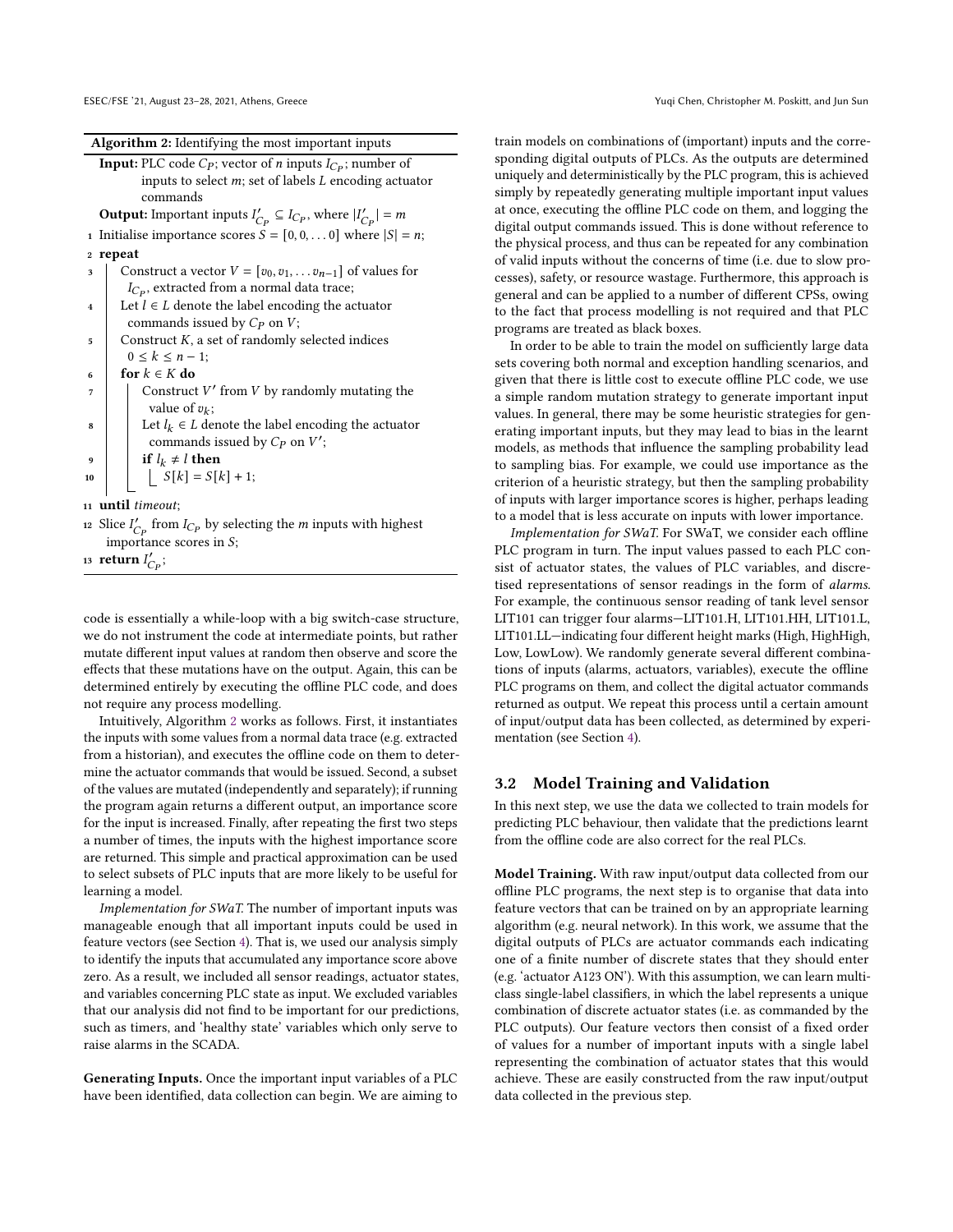<span id="page-6-0"></span>

Figure 4: Behavioural attestation model for SWaT

Once the feature vectors have been collected, we use them to train a supervised ML model. In particular, we explore neural networks. While certain other models (explored experimentally in Section [4\)](#page-7-0) are capable of learning the input/output relation, neural networks are an appropriate choice for our context as we can exploit their black box nature. First, they obfuscate the structure and workings of the PLC programs, ensuring that the attester maintains the 'privacy' of that code (difficult to infer it from the neural network alone). Second, it is extremely difficult to attack both the PLC code and the neural network at the same time, in the sense of adding a wrong behaviour to the PLC and manipulating the neural network to consistently make that altered prediction. This gives an additional level of implicit trust that simpler models do not have.

Implementation for SWaT. The model required (Figure [4\)](#page-6-0) for SWaT is slightly more complicated as the PLC program expects not sensor readings, but rather alarm values (e.g. LIT101.HH; Section [3.1\)](#page-4-2). While it is possible to add some pre-processing code that maps sensor readings to alarms, given the presence of adversarial attackers, we instead chose to obfuscate this mapping by using a multi-label neural network (single layer; sigmoid activation for each node in the output layer). This neural network (identified as NN1 in Figure [4\)](#page-6-0) then feeds alarm values as inputs to the main (and more complicated) neural network we use for attestation, NN2. To train NN1, we use a simple program that randomly generates a large amount of sensor data and their associated alarms (the mappings of which are known in this case). We then train individual neural networks for single sensors, before combining them all into NN1, which is highly accurate (essentially 100%).

To train the main model, i.e. the more complicated NN2, we organise the raw inputs into feature vectors and corresponding output labels:

$$
\langle \big[NN1(s_0), NN1(s_1), \ldots, a_0, a_1, \ldots v_0, v_1, \ldots \big], l \rangle
$$

where the vector contains a fixed order of alarm values  $NN1(s_i)$ , actuator states  $a_i$ , and variable values  $v_i$ . Note that for SWaT's PLCs, we include all important sensors, actuators, and state variables (we exclude timers and healthy state variables, which are used to raise alarms to the SCADA system). Here, *l* indicates a label that represents a unique combination of the actuator states relevant for the particular PLC. In PLC1, for example, there are three actuators: motorised valve MV101 and pumps P101/P102. We can uniquely represent the combination of their states using 4 bits: two bits for MV101 (which can be open, closed, or changing between the two),

and one bit for each pump (which can be on or off). The label 14 (i.e. 1110), for example, represents the state in which pumps P101/P102 are on and valve MV101 is closed. These feature vectors are then used to train a neural network (NN2) with two hidden layers, containing 100 and 50 neurons respectively (ReLU as the activation function; Adam as the optimiser; learning rate of 0.001; cross-entropy loss function). In Section [4,](#page-7-0) we also learn other kinds of models that could be used in conjunction to further build trust.

Model Validation. Before utilising the learnt models as part of our remote attestation solution, it is important to validate that their predictions are also correct with respect to the real system (a discrepancy could occur, for example, if there was a bug in the PLC code translation). To validate our models, we need to collect data by running the actual system under a range of normal conditions that span as many of the model inputs as possible. After this period of time, we extract the data logs from the system's historian, and perform a simple analysis: for every combination of inputs relevant to a PLC at time  $t$ , extract from the logs the states of relevant actuators at time  $t + i$ , then check that these are the same states as predicted by the models for those inputs. The value of  $i$  is determined to reflect the maximum amount of time required for an actuator command to take effect in the system (as the state transition is typically not instant). Apart from checking the future states, we can compare the commands generated by the cyber part directly and immediately.

Implementation for SWaT. We validated our models against data extracted from live runs of the real system, including sensor, actuator, and variable data arranged in a time series. We combined multiple runs of the system (approximately four hours in total) from different starting points, selected to maximise the dataset's coverage of normal states and thus ensure a larger number of combinations of PLC inputs. Our validation experiment (Section [4\)](#page-7-0) then proceeded as described in the general case, but with different values for  $i$  to account for the different lengths of time it takes for a pump to change state (less than a second) and a motorised valve to fully open or close (approximately 8 seconds). Note that the actuator commands start taking effect immediately, and these time delays are only to account for how long it takes for the actuators to complete their actions.

# 3.3 Attesting the Behavioural Integrity of Code

In this final step of our approach, we use our learnt models to build a remote attestation solution for the real PLCs. Intuitively, the idea is to constantly monitor the actual inputs/outputs of those PLCs, check them against the predictions of the models, and raise an alarm should the behaviour ever differ. Code attestation of this kind can be implemented in the workstation, or on independent devices (e.g. Raspberry Pis) attached to the PLCs, that are able to read the inputs PLCs receive and the commands they send out. Our attestation scheme is simple yet practical for CPSs, as it can be implemented for any kind of PLC regardless of language or hardware. As we focus on modelling the control logic, we avoid the limitations of works (e.g. [\[25\]](#page-11-17)) that assume the existence of accurate and comprehensive models of the physical processes.

While simple to implement, our approach maintains a high level of trust in the presence of powerful adversarial attackers with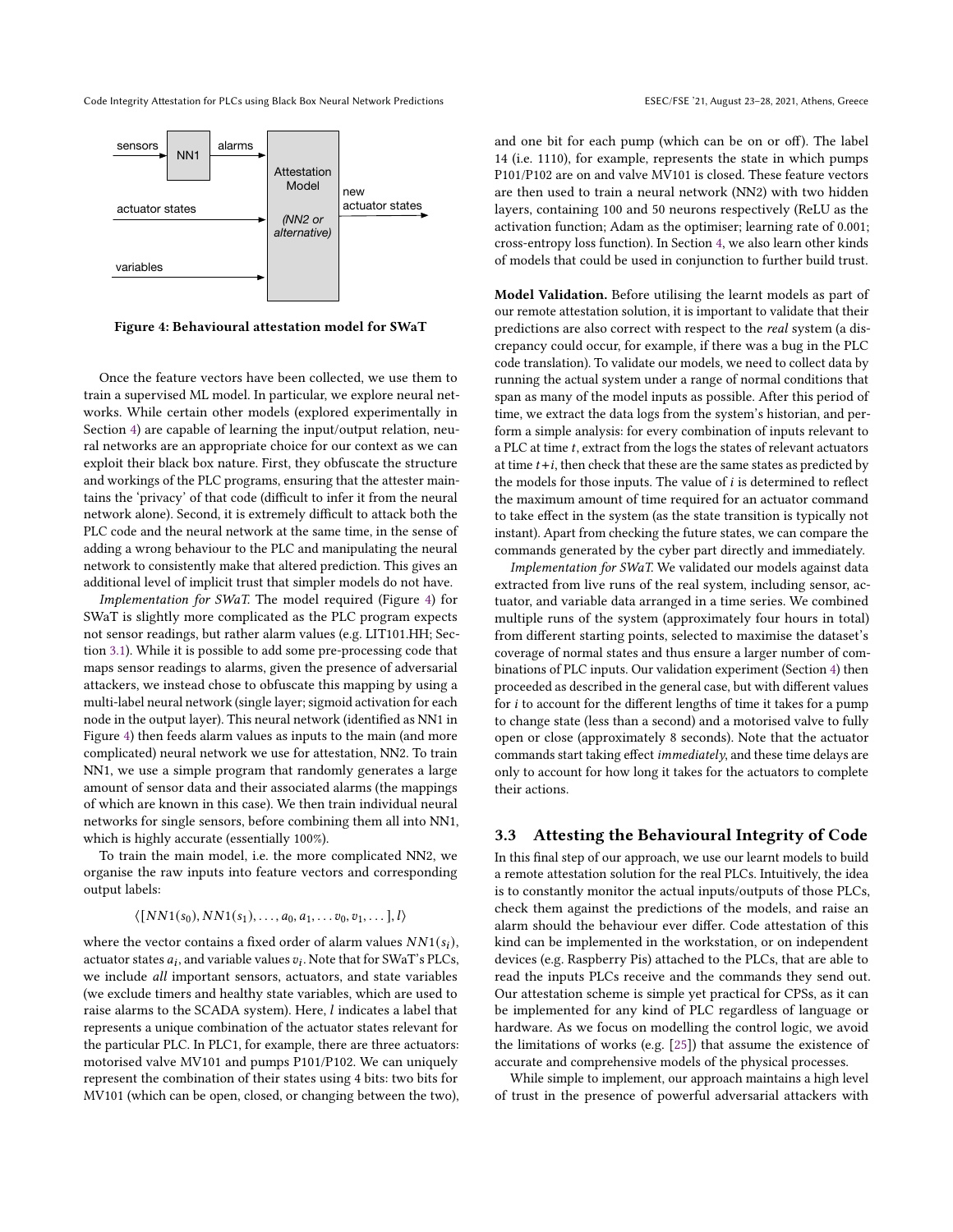knowledge of the attesters and their underlying models. We exploit the black box nature of the underlying neural network to protect the privacy of the original PLC code, and rely on the fact that it is near-impossible to change the behaviour of the PLC code and manipulate the neural network in such a way that it makes the same (wrong) prediction for that case. In addition, our attesting devices can run an ensemble of different predictive models simultaneously, such as multiple variants of neural networks, or a support vector machine (SVM), in order to reduce the chances of adversarial attackers succeeding [\[5,](#page-10-1) [72\]](#page-12-21) and increase overall trust.

Implementation for SWaT. Our behavioural attestation solution for SWaT follows exactly the aforementioned scheme; we expand upon details of the particular attestation models trained and attacks detected in our evaluation (Section [4\)](#page-7-0).

## <span id="page-7-0"></span>4 EVALUATION

We evaluate the effectiveness of our CPS attestation approach for detecting code modification attacks using its implementation for the SWaT testbed (Section [2\)](#page-1-0).

### 4.1 Research Questions

Our evaluation is designed around the following key research questions (RQs):

- RQ1 (Training): Which combination of data size and learning algorithm leads to the most accurate model?
- RQ2 (Validation): Is our attester able to effectively predict commands in a real system?
- RQ3 (Attack Detection): Is our attester able to detect code modification attacks?
- RQ4 (Adversarial Attacks): Is our attester robust against attackers with knowledge of the model?

RQ1 is concerned with the factors that lead to the most accurate model for predicting actuator commands from PLC inputs. These include the amount of data required and the variant of learning algorithm. RQ2 is concerned with validating that the learnt models of our attesters are capable of making accurate predictions for the real PLCs (and not just the offline translations of them). Finally, RQ3 and RQ4 are concerned with the effectiveness of our solution at fulfilling its primary purpose: detecting attacks. These include code modification attacks as well as adversarial attacks that exploit knowledge of the model's parameters in order to go undetected.

#### 4.2 Experiments and Discussion

We present the design of our experiments for each RQ in turn, as well as the results and conclusions that we draw from them. The programs developed to implement these experiments on the SWaT testbed are all available online [\[3\]](#page-10-5).

RQ1 (Training). Our first RQ considers which combination of learning algorithm and training dataset size leads to the most accurate model for attestation.

To investigate this, based on the method described in Section [3,](#page-4-0) we train models for all six of SWaT's PLCs using sets of data containing between 10,000 and 90,000 feature vectors at intervals of 10,000. The input values for each set is randomly generated afresh

<span id="page-7-1"></span>Table 1: Accuracy (higher is better) of the neural network attesters after training on different amounts of data

| #data | plc1 | plc2   | plc3   | plc4   | plc5   | plc6   |
|-------|------|--------|--------|--------|--------|--------|
| 10000 |      | 0.9905 | 0.9667 | 0.9660 | 0.9842 | 0.9888 |
| 20000 | 1    | 0.9919 | 0.9937 | 0.9948 | 0.9988 | 0.9935 |
| 30000 | 1    | 0.9938 | 0.9994 | 0.9984 | 0.9999 | 0.9972 |
| 40000 |      | 0.9928 | 0.9999 | 0.9994 |        | 0.9982 |
| 50000 |      | 0.9933 | 0.9999 | 0.9998 | 1      | 0.9990 |
| 60000 | 1    | 0.9932 |        | 0.988  | 1      | 0.9998 |
| 70000 |      | 0.9933 |        | 0.9999 | 1      | 0.9999 |
| 80000 |      | 0.9927 |        |        | 1      | 0.9997 |
| 90000 | 1    | 0.9930 |        |        | 1      |        |

<span id="page-7-2"></span>Table 2: Accuracy (higher is better) of the SVM attesters after training on different amounts of data

| #data | plc1   | plc2   | plc3   | plc4   | plc5   | plc6   |
|-------|--------|--------|--------|--------|--------|--------|
| 10000 | 0.9783 | 0.9865 | 0.9818 | 0.9267 | 0.9836 | 0.9873 |
| 20000 | 0.9949 | 0.9885 | 0.9875 | 0.9528 | 0.9953 | 0.9970 |
| 30000 | 0.9970 | 0.9910 | 0.9895 | 0.9609 | 0.9994 | 0.9998 |
| 40000 | 0.9965 | 0.9900 | 0.9924 | 0.9694 | 0.9998 |        |
| 50000 | 0.9974 | 0.9915 | 0.9942 | 0.9746 |        |        |
| 60000 | 0.9976 | 0.9919 | 0.9965 | 0.9806 |        |        |
| 70000 | 0.9981 | 0.9922 | 0.9975 | 0.9813 |        |        |
| 80000 | 0.9981 | 0.9923 | 0.9989 | 0.9848 |        |        |
| 90000 | 0.9982 | 0.9917 | 0.9994 | 0.9868 |        |        |

<span id="page-7-3"></span>Table 3: Accuracy (higher is better) of the random forest attesters after training on different amounts of data

| #data | plc1   | plc2   | plc3   | plc4   | plc5   | plc6   |
|-------|--------|--------|--------|--------|--------|--------|
| 10000 | 0.9724 | 0.9471 | 0.7147 | 0.8632 | 0.5272 | 0.9450 |
| 20000 | 0.9843 | 0.9537 | 0.7336 | 0.8777 | 0.5355 | 0.9458 |
| 30000 | 0.9843 | 0.9537 | 0.7336 | 0.8777 | 0.5355 | 0.9458 |
| 40000 | 0.9885 | 0.9594 | 0.7294 | 0.8801 | 0.5103 | 0.9462 |
| 50000 | 0.9881 | 0.9562 | 0.7221 | 0.8861 | 0.5378 | 0.9834 |
| 60000 | 0.9873 | 0.9547 | 0.7281 | 0.8849 | 0.5441 | 0.9820 |
| 70000 | 0.9842 | 0.9610 | 0.7337 | 0.8773 | 0.5447 | 0.9814 |
| 80000 | 0.9840 | 0.9638 | 0.7310 | 0.8799 | 0.5490 | 0.9829 |
| 90000 | 0.9849 | 0.9612 | 0.7297 | 0.8798 | 0.5481 | 0.9841 |

each time, i.e. the 10,000 combinations of input values are not necessarily included in the 20,000 combinations of inputs values (etc.). In addition to neural networks, we also train SVM models and random forests (RFs), to assess their potential use in an ensemble of attestation models. For each variant of learnt model, we calculate its accuracy using 5-fold cross validation, obtaining a ratio that indicates the number of correct predictions the classifier made for the feature vectors in the training set. A value of 0 indicates that all predictions were wrong, whereas 1 indicates that all predictions were correct.

Results. Tables [1,](#page-7-1) [2,](#page-7-2) and [3](#page-7-3) present the results of this experiment. Ultimately, accuracy is very high across the board for our neural network and SVM models, indicating that the models are expressive enough to accurately predict the outputs of PLCs for every process of SWaT. The RF models, however, suffer from lower accuracies for PLCs 2–5, which we suspect is due to their sensitivity to large numbers of features, as well as the larger number of PLC state variables; in particular, 20 such variables in PLC5. While our NN and SVM models are already very accurate for training sets of size 10,000, we choose to fix 90,000 as our amount of training data for the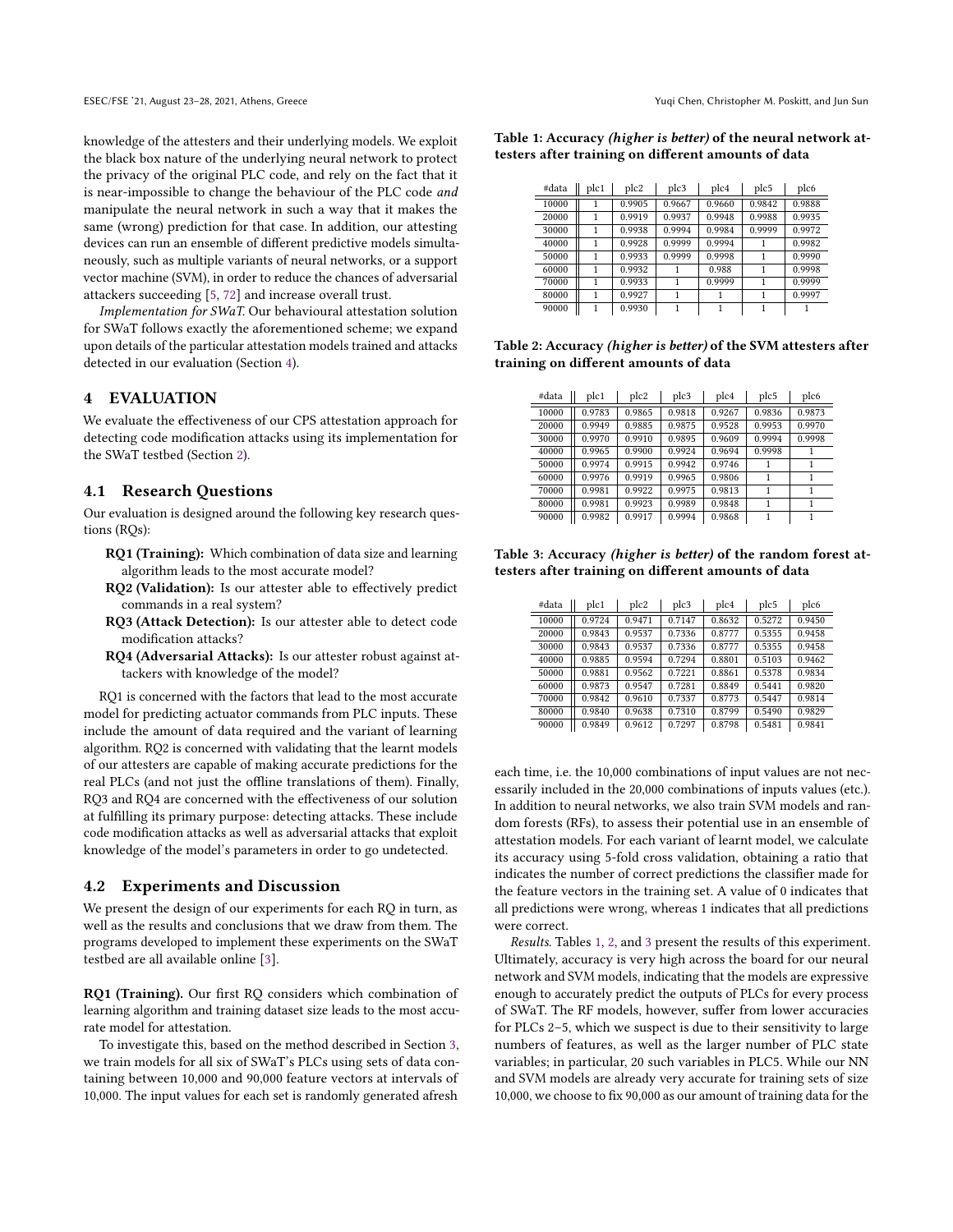<span id="page-8-0"></span>Table 4: False alarm rates (lower is better) for different attestation models (before retraining)

| Model      | plc1   | plc2   | plc3  | plc4   | plc5   | plc6  |
|------------|--------|--------|-------|--------|--------|-------|
| NΝ         | 0.0009 | 0.239  | 0.004 | 0.0001 |        |       |
| <b>SVM</b> | 0.0009 | 0.2395 | 0.004 | 0.1219 |        |       |
| RF         | 0.1108 | 0.2385 | 0.323 | 0.0001 | 0.5388 | 0.033 |

remaining experiments to maximise the accuracy. Given that the data is collected entirely from the offline PLC code (i.e. no process simulation involved), it can be collected very quickly.

| Our neural network attestation model achieves near-100% |  |
|---------------------------------------------------------|--|
| accuracy across all data set sizes.                     |  |

RQ2 (Validation). Although our first RQ established that our neural network models are highly accurate, this is based on training data obtained from the offline PLC programs. In this RQ, we aim to consider whether the accuracy of the models also translates to the real PLCs of the CPS.

To investigate this, we performed multiple runs of the SWaT testbed and collected a comprehensive dataset consisting of sensor, actuator, and variable values. Rather than run the system continuously, we initialised multiple runs from different starting configurations, in order to maximise a simple coverage criterion: to cover all normal states of SWaT. We collected 4 hours of data from this process, covering all normal states and thus maximising the number of different PLC inputs to validate our models against. For each row of data, we extracted the inputs and fed them to our learnt model, then compared the actuator states predicted against the actual actuator states logged after a number of seconds. In particular, we checked after 1s for pumps, whereas for valves, which change state more slowly, we checked for predicted changes between 7- 10s after the command is issued. For each model, we calculated the false alarm rate, i.e. a ratio expressing the number of wrongly predicted actuator states (as SWaT was not under attack, all such wrong predictions would be considered false attestation alarms). A value of 0 indicates that there were no false alarms; a value of 1 indicates that every prediction was considered a false alarm.

Results. Table [4](#page-8-0) presents our results for the PLC attesters across all variants. Our neural network and SVM models perform very well, with (near-)zero false predictions for PLCs 1, 3, 5, and 6. The neural network outperformed the SVM model on PLC4, seeing false alarm rates of 0.0001 and 0.1219 respectively. The RF model, interestingly, had some success for PLC4 (0.0001), but in most cases performed much more poorly than the other models. Using the RF would be ineffective in practice, due to the large number of false alarms raised.

Despite the near-zero false alarm rates for PLCs 1 and 3–6, the neural network (as well as the SVM) model performed surprisingly poorly for PLC2 (0.239). Upon investigation, we found that the model was predicting just one combination of inputs incorrectly, and that this particular combination appeared several times in the dataset (i.e. bias). We added 100 copies of the correctly labelled feature vectors to the training set, retrained the neural network, and were able to achieve a new false alarm rate for PLC2 of 0.0001 (0.0002 for SVM; 0.0001 for RF).

Following its re-training, our neural network attestation model can predict future actuator states with practically no false positives.

RQ3 (Attack Detection). Our third RQ is concerned with the utility of our attestation solution: can it actually detect attacks in practice? In particular, can it detect code modification attacks on the PLCs? Given that we are attesting the behavioural integrity of PLC code, we refine this question further to whether attacks that change the input/output behaviour of the PLCs—in any way—can be detected?

To investigate this question, we designed a similar experiment to that of our previous work [\[25\]](#page-11-17), and randomly generated mutants for every PLC program using their faithful offline translations. We randomly generated 20 mutants for each PLC, using the same mutation operators as [\[25\]](#page-11-17) to generate one mutation per copy. Furthermore, we also had to ensure that our mutants were effective. In our previous work, this was done by running the mutated code on a simulated physical process. In our new approach, we only need the (fully accurate) PLC code to establish effectiveness. In particular, given a mutant program and the original, we run both with 5000 randomly generated inputs until we uncover different actuator outputs, establishing the effectiveness of the given mutant (if no differences in output are found, the mutant is discarded and replaced). For each set of 20 effective mutants, we then randomly generate inputs until we have 1000 that produce different outputs between the mutant and the original. Finally, for each of these inputs, we use our attestation model to predict what the (normal) output should be for the given inputs, and deem the attack detected if the prediction is different from the outputs caused by the mutant.

Results. We used our neural network (and SVM) attestation models to make predictions for all 120,000 combinations of inputs (i.e. 1000 effective input combinations for each of the 120 mutants). We found that both the models could detect all mutants across all the input combinations (i.e. the predictions differed from the abnormal outputs of the mutants), suggesting their efficacy for detecting code modification attacks. As our RF model had high false alarm rates (RQ2), we could not meaningfully evaluate it as a detector.

> Our PLC code attesters were able to detect all 120 code modification attacks with 100% success.

RQ4 (Adversarial Attacks). Our fourth and final RQ assesses the robustness of our models against adversarial attackers, i.e. attackers that have knowledge of the model's parameters, and can craft noise designed to cause it to make an incorrect prediction (e.g. to mask a code modification in the actual PLC). This experiment is important as recent work (e.g. [\[38,](#page-11-24) [48,](#page-12-23) [58,](#page-12-24) [76\]](#page-12-25)) suggests that neural networks are brittle against adversarial samples. We investigate the RQ in two parts: (1) is the adversarial attacker able to achieve any change of behaviour within various bounds of noise; and (2) is the adversarial attacker able to achieve a specific change of behaviour within those same bounds of noise?

To investigate these questions, first, the attacker must tackle NN1 (Figure [4\)](#page-6-0), the neural network that maps sensor readings to alarms. Essentially, the attacker applies small amounts of noise (within bounds of 1%, 5%, and 10%) to 20,000 combinations of inputs extracted from the normal dataset [\[41\]](#page-11-26), in order to compute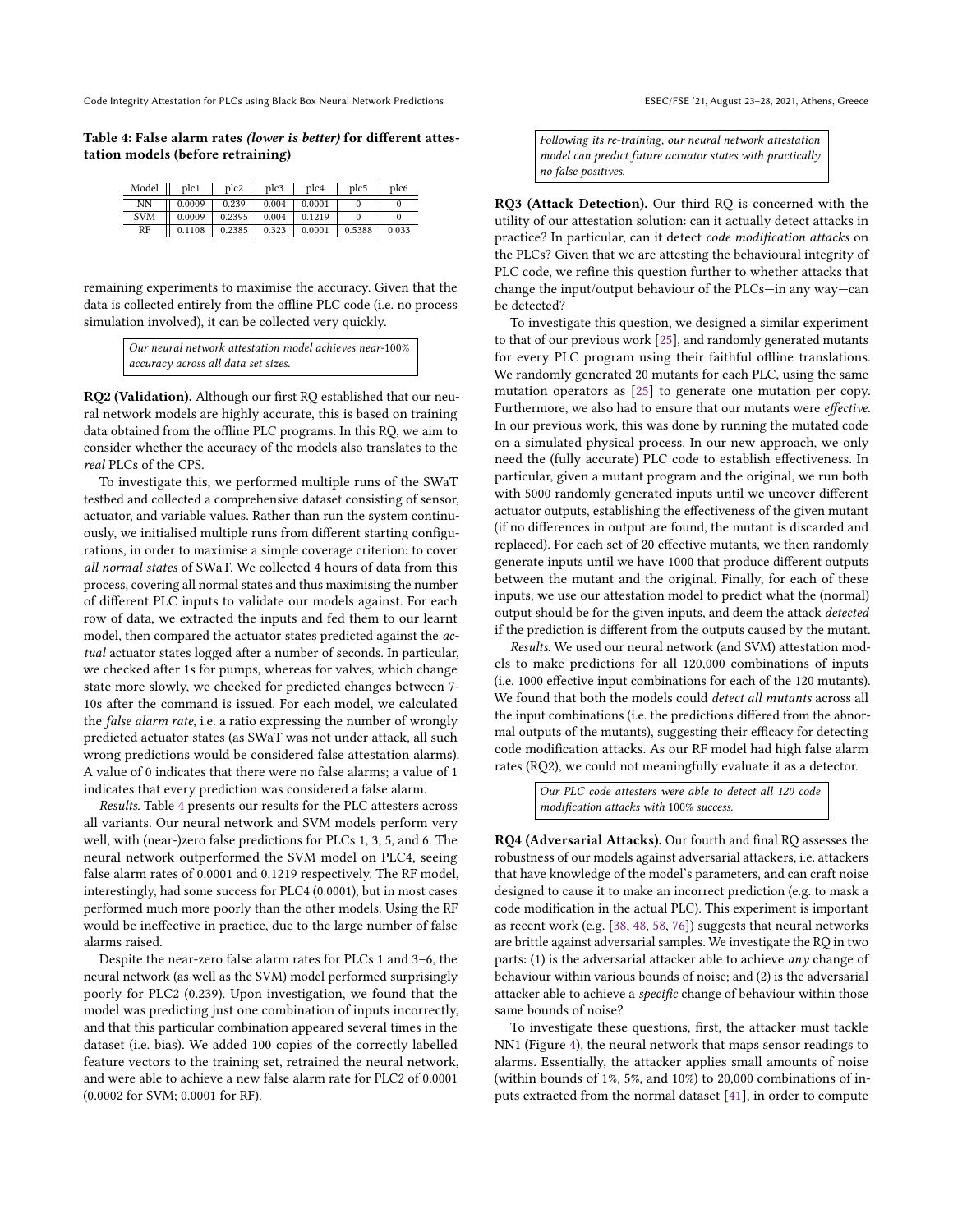<span id="page-9-1"></span>Table 5: Success rates: adding noise to achieve any change of output for NN2

| Noise      | $1\%$  | 5%     | 10%    |
|------------|--------|--------|--------|
| NΝ         | 0.094  | 0.5354 | 0.61   |
| <b>SVM</b> | 0.1061 | 0.6817 | 0.7651 |

<span id="page-9-2"></span>Table 6: Success rates: adding noise to achieve a particular change of output for NN2

| Noise      | $1\%$             | 5%                         | 10%    |
|------------|-------------------|----------------------------|--------|
| NΝ         |                   | $0.0018$   0.0143   0.0159 |        |
| <b>SVM</b> | $0.0075$   0.0190 |                            | 0.0255 |

which alarms it is capable of changing. Note that any amount of noise larger than this is very likely to be detected by other defence mechanisms in the system. Then, for part (1), the attacker searches for a combination of these alarms that causes one of the actuator commands in NN2's output to change, marking a success if such a combination can be found. For part (2), we randomly sample 20,000 input values from the normal dataset, and compute the outputs that NN2 will give for each of them. Next, we 'flip' one of the actuator commands in these computed outputs, and then have the adversarial attacker search for alarms that it can modify (within the noise bound) that bring about that same actuator output. This essentially represents a scenario where an attacker is attempting to cause a specific (mis-)prediction so as to mask a separate PLC code modification attack.

Results. Table [5](#page-9-1) presents the success rates for an adversarial attacker engaging in the first scenario described earlier. Again, given a set of inputs, success is declared if the attacker is able to determine the alarms it can manipulate by applying  $n$ % of noise to sensor inputs and use those alarms to change any of the outputs of NN2. As can be seen, for both our neural network (and SVM) models, the attacker only becomes successful at effecting change for the higher bounds of noise. These are large levels of noise which are likely to be detected by other standard defence mechanisms in the system, e.g. anomaly detectors or invariant checkers.

Table [6](#page-9-2) presents the success rates for an adversarial attacker engaging in the second scenario. This time, success is declared if the attacker is able to determine the alarms it can manipulate by applying  $n$ % of noise to sensor inputs and use those alarms to change the outputs of NN2 to some specific output. In comparison to the first scenario, the success rates of the attackers plunge (e.g. 0.0018 for neural networks using 1% noise), and the numbers remain very low even for higher levels of noise (less than 0.02 for neural networks). These numbers illustrate the challenge an attacker would face in their goal to change the behaviour of a PLC and then also manipulate the attestation model to make a consistent (mis-)prediction. Even if such a powerful attacker existed, achieving a desired and consistent manipulation within a reasonable amount of time is unlikely to be practical.

> It is not practically possible for an adversarial attacker to consistently manipulate the PLC code and the model using discreet levels of noise.

We remark that according to our threat model, the attacker could also potentially change one of the actuator values fed as input to NN2. However, this would be caught immediately as actuator values are discrete (as opposed to continuous sensor values, in which noise can affect the neural network but not the PLC).

# 4.3 Threats to Validity and Limitations

There are some threats to the validity of our results. First, as our experiments were applied to a single CPS, it is possible that the results do not generalise to other systems. However, we highlight that our approach was designed with generality as a principal goal: unlike previous attestation work (e.g. [\[25\]](#page-11-17)), we do not require any process modelling to train our attestation models: we only need faithful offline copies of the PLC code. For SWaT, we translated and learnt from programs written in an industry-standard language structured text—suggesting that the PLCs of other systems should be possible to translate and train on too.

Second, owing to the lack of benchmarks for code modification attacks on CPSs, and the lack of documented code modification attacks for SWaT specifically, we followed our previous work [\[25\]](#page-11-17) in evaluating the attesters on randomly generated code modification attacks (i.e. mutants). It is possible that these mutants are not representative of the modifications that an intelligent attacker might make, and that our results might not apply to certain zero-day attacks. However, the high levels of accuracy, 100% success rates for random (effective) code modifications, and the solution's robustness against consistent adversarial attacks increase our confidence.

The main limitation of our approach is that code modifications are only detected at the moment they impact the black box input/output behaviour of a PLC. Unlike traditional hardware and software attestation approaches (Section [2\)](#page-1-0), we would not be able to to detect a modification that has no impact on the PLC's behaviour (e.g. the equivalent of 'skip'). In practice, however, PLC attackers must change the input/output behaviour to eventually be able to cause physical damage elsewhere in the system. Our approach can detect an incorrect command the moment it occurs and immediately issue a warning.

# <span id="page-9-0"></span>5 RELATED WORK

In this section, we highlight some related work addressing the broader themes of this paper: ensuring the integrity of CPSs and critical infrastructure in particular. Note that key related work specifically addressing the remote attestation of embedded devices was reviewed earlier, in Section [2.](#page-1-0)

Several different approaches have emerged over the last few years for detecting and preventing CPS attacks. These include techniques based on anomaly detection, where the logs of the physical data are analysed to identify suspicious events and anomalous behaviours [\[7,](#page-11-0) [12,](#page-11-1) [17,](#page-11-2) [22,](#page-11-3) [28,](#page-11-4) [32,](#page-11-5) [40,](#page-11-7) [44,](#page-11-8) [45,](#page-12-1) [47,](#page-12-2) [49,](#page-12-3) [51,](#page-12-4) [54,](#page-12-5) [57,](#page-12-6) [60,](#page-12-7) [65,](#page-12-8) [66\]](#page-12-9); digital fingerprinting, where sensors are checked for spoofing by monitoring time and frequency domain features from sensor and process noise [\[13,](#page-11-9) [35,](#page-11-10) [43,](#page-11-11) [50,](#page-12-10) [79\]](#page-12-11); and invariant-based checkers, which monitor for violations of invariant properties over sensor and actuator states [\[8,](#page-11-12) [9,](#page-11-13) [11,](#page-11-14) [20,](#page-11-15) [24,](#page-11-16) [25,](#page-11-17) [29,](#page-11-18) [39,](#page-11-6) [73,](#page-12-12) [81\]](#page-12-13). A key difference between many of these works and ours, aside from the specific target of code modification attacks, is the need for either significant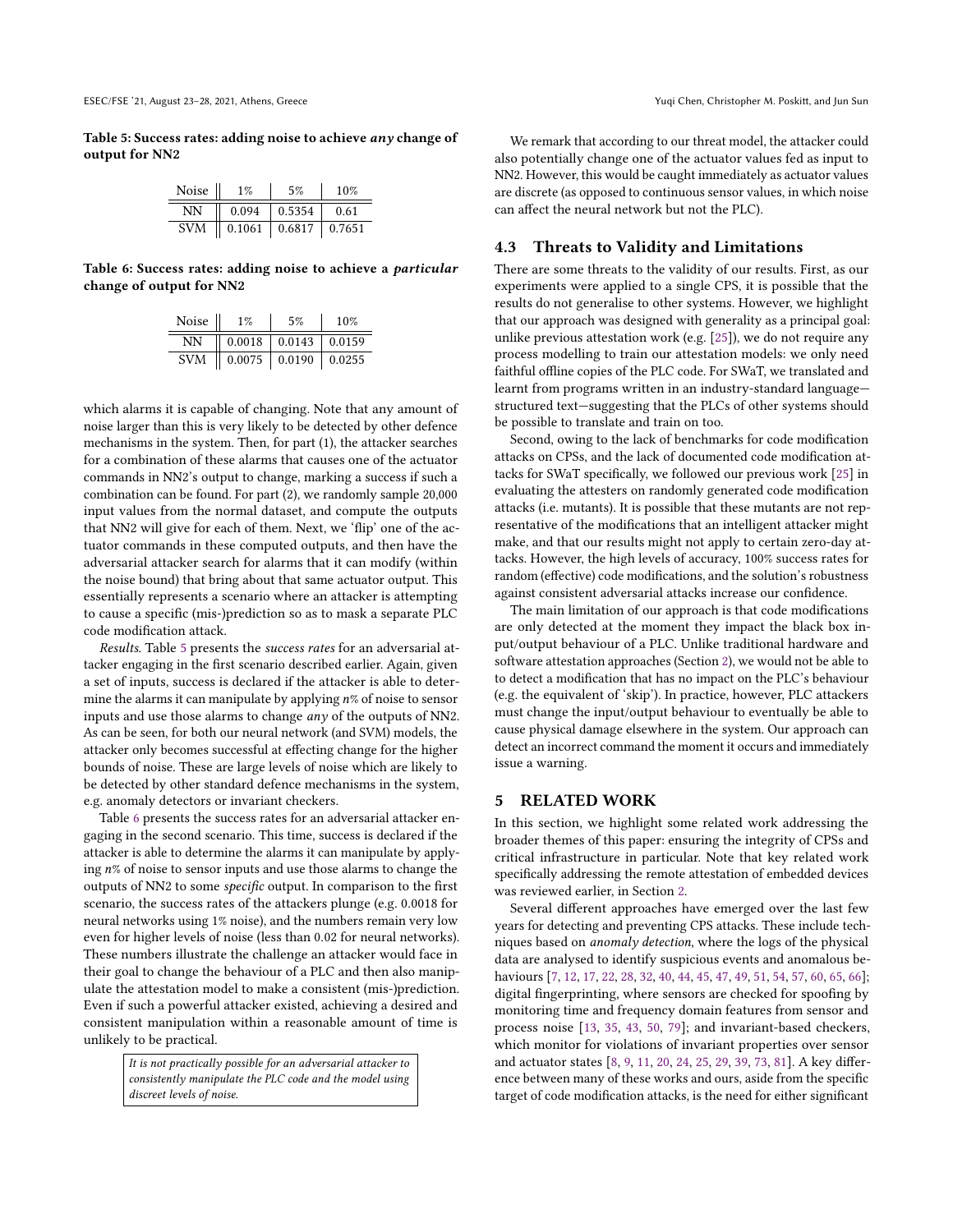amounts of data from the real system (for training), or knowledge of the underlying processes and control operations (e.g. for designing physical invariants). Ultimately, we see these approaches as complimentary to our code integrity checking approach: fingerprinting approaches, for example, might complement our behavioural attesters by detecting adversarial noise in the network (Section [4\)](#page-7-0).

The strengths and weaknesses of different countermeasures has been the focus of various studies. Erba and Tippenhauer [\[33\]](#page-11-29) spoof sensor values (e.g. using precomputed patterns) and are able to evade three black box anomaly detectors published at top security conferences, highlighting the need for complementary approaches such as ours. Urbina et al. [\[74\]](#page-12-33) evaluated several attack detection mechanisms in a comprehensive review, concluding that many of them are not limiting the impact of stealthy attacks. Our code integrity checking solution addresses this point in the sense that we assume attackers may have knowledge of the attestation model, then exploit the black box nature of the neural network in order to maintain trust. Cárdenas et al. [\[21\]](#page-11-30) propose a general framework for assessing attack detection mechanisms, but in contrast to the previous works, focus on the business cases between different solutions. For example, they consider the cost-benefit trade-offs and attack threats associated with different methods, e.g. centralised vs. distributed. Sun et al. [\[71\]](#page-12-34) systemise existing knowledge on PLC code modification attacks specifically, concluding that PLCs need a full chain of protection where solutions such as ours are used in tandem with complementary approaches, e.g. based on formal verification (e.g. [\[77\]](#page-12-35)) or stealthy attack detection.

The need to develop a chain of protection for PLCs is further motivated by the emergence of advanced attacks that target these devices specifically [\[18\]](#page-11-31). Garcia et al. [\[36\]](#page-11-32), for example, demonstrate a feasible attack within the firmware of Allen Bradley PLCs, using a physics-aware rootkit that can modify control commands before they are sent out to actuators. PLCs can also fall prey to worms, such as PLC-Blaster [\[69\]](#page-12-36), which injects malicious control logic into vulnerable PLCs identified after a network scan. Our PLC code attestation solution is specifically designed to detect such changes in behaviour, but will only do so once the injected code is executed and the actuator commands issued are changed. This defence strategy could be complemented by a number of other PLCcompatible approaches, e.g. dynamically generating/monitoring control invariants from SCADA logs [\[80\]](#page-12-37), fingerprinting [\[14\]](#page-11-33), mining temporal invariants/dependencies for safety vetting [\[82\]](#page-12-38), or control flow integrity monitoring [\[4\]](#page-10-6).

The idea of using code mutations as a way to obtain and learn from abnormal behaviour of CPSs was first explored in [\[24,](#page-11-16) [25\]](#page-11-17). Instead of mutating the PLC code, our work mutates the PLC inputs, leading to a more general and practical attestation solution. Mutations have been explored in a number of other CPS contexts too. For example, Brandl et al. [\[19\]](#page-11-34) apply mutations to specifications of hybrid systems (rather than to the PLC programs themselves) in order to derive distinguishing model-based test cases that can be seen as classifiers. A discrete view of the system is used for generating test cases, with qualitative reasoning applied to represent the continuous part. Chowdhury et al. [\[30\]](#page-11-35) also use mutations, but to find bugs in model-based design tools for CPSs, such as Simulink.

As a testbed dedicated for cyber-security research, many different countermeasures have been developed for SWaT itself. These

include anomaly detectors, typically trained on the publicly released dataset [\[1,](#page-10-4) [41\]](#page-11-26) using unsupervised learning techniques, e.g. [\[42,](#page-11-36) [47,](#page-12-2) [51\]](#page-12-4). Ahmed et al. [\[13\]](#page-11-9) implemented fingerprinting systems based on sensor and process noise for detecting spoofing. Adepu and Mathur [\[8,](#page-11-12) [9,](#page-11-13) [11\]](#page-11-14) systematically and manually derived physicsbased invariants and other conditions to be monitored during the operation of SWaT. Feng et al. [\[34\]](#page-11-37) also generate invariants, but use an approach based on learning and data mining that can capture noise in sensor measurements more easily than manual approaches.

# <span id="page-10-3"></span>6 CONCLUSION

We proposed a practical code integrity checking solution based on privacy-preserving black box models that attest the behaviour of PLC programs. Our approach advances the state-of-the-art through its generality and practicality: by focusing on translations of the PLC code instead of process models as in previous work [\[25\]](#page-11-17), our models can be trained for real critical infrastructure—not just process simulators—entirely offline, thus avoiding the problems of resource wastage and safety concerns. Furthermore, our code integrity checking scheme can be implemented without requiring any firmware modification or trusted hardware components (problematic for proprietary and legacy PLCs), and by exploiting the black box nature of the underlying neural network, does not assume that attackers are unaware of its presence or model parameters. We implemented our technique for SWaT, a six-stage water treatment testbed, learning attestation models that could achieve near-100% accuracy and detect all 120 of a series of PLC code modification attacks. Finally, we subjected our attesters to the manipulations of an adversarial attacker, finding that it was not practically possible to change the behaviour of the PLCs while simultaneously causing the attesters to make consistent (mis-)predictions using only discreet levels of adversarial noise.

# ACKNOWLEDGMENTS

We are grateful to the anonymous referees for their insightful reviews and suggestions, which have helped to improve the quality of this paper. This research / project is supported by the National Research Foundation, Singapore, under its National Satellite of Excellence Programme "Design Science and Technology for Secure Critical Infrastructure" (Award Number: NSoE\_DeST-SCI2019- 0008). Any opinions, findings and conclusions or recommendations expressed in this material are those of the author(s) and do not reflect the views of National Research Foundation, Singapore.

### REFERENCES

- <span id="page-10-4"></span>[1] 2021. iTrust Labs: Datasets. [https://itrust.sutd.edu.sg/itrust-labs\\_datasets/.](https://itrust.sutd.edu.sg/itrust-labs_datasets/) Accessed: June 2021.
- <span id="page-10-2"></span>[2] 2021. Secure Water Treatment (SWaT). [http://itrust.sutd.edu.sg/research/](http://itrust.sutd.edu.sg/research/testbeds/secure-water-treatment-swat/) [testbeds/secure-water-treatment-swat/.](http://itrust.sutd.edu.sg/research/testbeds/secure-water-treatment-swat/) Accessed: June 2021.
- <span id="page-10-6"></span><span id="page-10-5"></span>[3] 2021. Supplementary material. [https://github.com/sav-smu/plc-code-integrity.](https://github.com/sav-smu/plc-code-integrity) Ali Abbasi, Thorsten Holz, Emmanuele Zambon, and Sandro Etalle. 2017. ECFI: Asynchronous Control Flow Integrity for Programmable Logic Controllers. In
- Proc. Annual Computer Security Applications Conference (ACSAC 2017). ACM, 437–448. <https://doi.org/10.1145/3134600.3134618> [5] Mahdieh Abbasi and Christian Gagné. 2017. Robustness to Adversarial Examples
- <span id="page-10-1"></span>through an Ensemble of Specialists. In Proc. International Conference on Learning Representations (ICLR 2017). OpenReview.net.
- <span id="page-10-0"></span>[6] Tigist Abera, N. Asokan, Lucas Davi, Jan-Erik Ekberg, Thomas Nyman, Andrew Paverd, Ahmad-Reza Sadeghi, and Gene Tsudik. 2016. C-FLAT: Control-Flow Attestation for Embedded Systems Software. In Proc. ACM SIGSAC Conference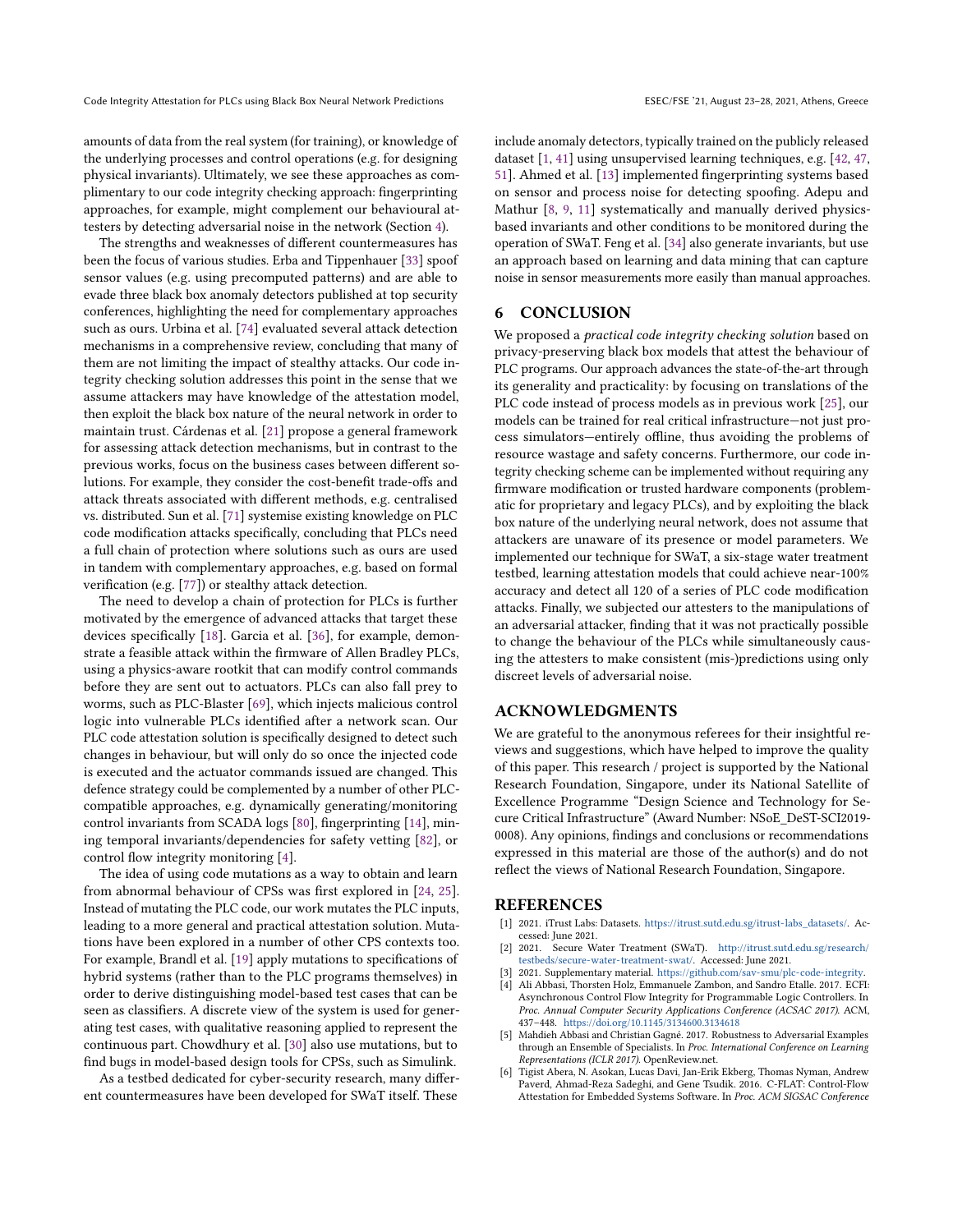on Computer and Communications Security (CCS 2016). ACM, 743–754. [https:](https://doi.org/10.1145/2976749.2978358) [//doi.org/10.1145/2976749.2978358](https://doi.org/10.1145/2976749.2978358)

- <span id="page-11-0"></span>[7] Sridhar Adepu, Ferdinand Brasser, Luis Garcia, Michael Rodler, Lucas Davi, Ahmad-Reza Sadeghi, and Saman A. Zonouz. 2020. Control Behavior Integrity for Distributed Cyber-Physical Systems. In Proc. ACM/IEEE International Conference on Cyber-Physical Systems (ICCPS 2020). IEEE, 30–40. [https:](https://doi.org/10.1109/ICCPS48487.2020.00011) [//doi.org/10.1109/ICCPS48487.2020.00011](https://doi.org/10.1109/ICCPS48487.2020.00011)
- <span id="page-11-12"></span>[8] Sridhar Adepu and Aditya Mathur. 2016. Distributed Detection of Single-Stage Multipoint Cyber Attacks in a Water Treatment Plant. In Proc. ACM Asia Conference on Computer and Communications Security (AsiaCCS 2016). ACM, 449–460. <https://doi.org/10.1145/2897845.2897855>
- <span id="page-11-13"></span>[9] Sridhar Adepu and Aditya Mathur. 2016. Using Process Invariants to Detect Cyber Attacks on a Water Treatment System. In Proc. International Conference on ICT Systems Security and Privacy Protection (SEC 2016) (IFIP AICT, Vol. 471). Springer, 91–104. [https://doi.org/10.1007/978-3-319-33630-5\\_7](https://doi.org/10.1007/978-3-319-33630-5_7)
- <span id="page-11-25"></span>[10] Sridhar Adepu and Aditya Mathur. 2018. Assessing the Effectiveness of Attack Detection at a Hackfest on Industrial Control Systems. IEEE Transactions on Sustainable Computing (2018). <https://doi.org/10.1109/TSUSC.2018.2878597>
- <span id="page-11-14"></span>[11] Sridhar Adepu and Aditya Mathur. 2018. Distributed Attack Detection in a Water Treatment Plant: Method and Case Study. IEEE Transactions on Dependable and Secure Computing (2018). <https://doi.org/10.1109/TDSC.2018.2875008>
- <span id="page-11-1"></span>[12] Ekta Aggarwal, Mehdi Karimibiuki, Karthik Pattabiraman, and André Ivanov. 2018. CORGIDS: A Correlation-based Generic Intrusion Detection System. In Proc. Workshop on Cyber-Physical Systems Security and PrivaCy (CPS-SPC 2018). ACM, 24–35. <https://doi.org/10.1145/3264888.3264893>
- <span id="page-11-9"></span>[13] Chuadhry Mujeeb Ahmed, Aditya P. Mathur, and Martín Ochoa. 2020. NoiSense Print: Detecting Data Integrity Attacks on Sensor Measurements Using Hardwarebased Fingerprints. ACM Transactions on Privacy and Security 24, 1 (2020). [https:](https://doi.org/10.1145/3410447) [//doi.org/10.1145/3410447](https://doi.org/10.1145/3410447)
- <span id="page-11-33"></span>[14] Chuadhry Mujeeb Ahmed, Martín Ochoa, Jianying Zhou, and Aditya Mathur. 2021. Scanning the Cycle: Timing-based Authentication on PLCs. CoRR abs/2102.08985 (2021).
- <span id="page-11-22"></span>[15] Tiago Alves and Don Felton. 2004. TrustZone: Integrated Hardware and Software Security. ARM white paper.
- <span id="page-11-23"></span>[16] Ittai Anati, Shay Gueron, Simon P Johnson, and Vincent R Scarlata. 2013. Innovative Technology for CPU Based Attestation and Sealing. Intel white paper. [17] Wissam Aoudi, Mikel Iturbe, and Magnus Almgren. 2018. Truth Will Out:
- <span id="page-11-2"></span>Departure-Based Process-Level Detection of Stealthy Attacks on Control Systems. In Proc. ACM SIGSAC Conference on Computer and Communications Security (CCS 2018). ACM, 817–831. <https://doi.org/10.1145/3243734.3243781>
- <span id="page-11-31"></span>[18] Zachry Basnight, Jonathan Butts, Juan Lopez Jr., and Thomas Dubé. 2013. Firmware modification attacks on programmable logic controllers. International Journal of Critical Infrastructure Protection 6, 2 (2013), 76-84. [https:](https://doi.org/10.1016/j.ijcip.2013.04.004) [//doi.org/10.1016/j.ijcip.2013.04.004](https://doi.org/10.1016/j.ijcip.2013.04.004)
- <span id="page-11-34"></span>[19] Harald Brandl, Martin Weiglhofer, and Bernhard K. Aichernig. 2010. Automated Conformance Verification of Hybrid Systems. In Proc. International Conference on Quality Software (QSIC 2010). IEEE Computer Society, 3–12.
- <span id="page-11-15"></span>[20] Alvaro A. Cárdenas, Saurabh Amin, Zong-Syun Lin, Yu-Lun Huang, Chi-Yen Huang, and Shankar Sastry. 2011. Attacks against process control systems: risk assessment, detection, and response. In Proc. ACM Symposium on Information, Computer and Communications Security (AsiaCCS 2011). ACM, 355–366. [https:](https://doi.org/10.1145/1966913.1966959) [//doi.org/10.1145/1966913.1966959](https://doi.org/10.1145/1966913.1966959)
- <span id="page-11-30"></span>[21] Alvaro A. Cárdenas, Robin Berthier, Rakesh B. Bobba, Jun Ho Huh, Jorjeta G. Jetcheva, David Grochocki, and William H. Sanders. 2014. A Framework for Evaluating Intrusion Detection Architectures in Advanced Metering Infrastructures. IEEE Transactions on Smart Grid 5, 2 (2014), 906–915.
- <span id="page-11-3"></span>[22] Mayra Alexandra Macas Carrasco and Chunming Wu. 2019. An Unsupervised Framework for Anomaly Detection in a Water Treatment System. In Proc. IEEE International Conference On Machine Learning And Applications (ICMLA 2019). IEEE, 1298–1305. <https://doi.org/10.1109/ICMLA.2019.00212>
- <span id="page-11-21"></span>[23] Claude Castelluccia, Aurélien Francillon, Daniele Perito, and Claudio Soriente. 2009. On the difficulty of software-based attestation of embedded devices. In Proc. ACM Conference on Computer and Communications Security (CCS 2009). ACM, 400–409. <https://doi.org/10.1145/1653662.1653711>
- <span id="page-11-16"></span>[24] Yuqi Chen, Christopher M. Poskitt, and Jun Sun. 2016. Towards Learning and Verifying Invariants of Cyber-Physical Systems by Code Mutation. In Proc. International Symposium on Formal Methods (FM 2016) (LNCS, Vol. 9995). Springer, 155–163. [https://doi.org/10.1007/978-3-319-48989-6\\_10](https://doi.org/10.1007/978-3-319-48989-6_10)
- <span id="page-11-17"></span>[25] Yuqi Chen, Christopher M. Poskitt, and Jun Sun. 2018. Learning from Mutants: Using Code Mutation to Learn and Monitor Invariants of a Cyber-Physical System. In Proc. IEEE Symposium on Security and Privacy (S&P 2018). IEEE Computer Society, 648–660. <https://doi.org/10.1109/SP.2018.00016>
- <span id="page-11-19"></span>[26] Yuqi Chen, Christopher M. Poskitt, Jun Sun, Sridhar Adepu, and Fan Zhang. 2019. Learning-Guided Network Fuzzing for Testing Cyber-Physical System Defences. In Proc. IEEE/ACM International Conference on Automated Software Engineering (ASE 2019). IEEE Computer Society, 962–973. [https://doi.org/10.1109/ASE.2019.](https://doi.org/10.1109/ASE.2019.00093) [00093](https://doi.org/10.1109/ASE.2019.00093)
- <span id="page-11-20"></span>[27] Yuqi Chen, Bohan Xuan, Christopher M. Poskitt, Jun Sun, and Fan Zhang. 2020. Active Fuzzing for Testing and Securing Cyber-Physical Systems. In Proc. ACM SIGSOFT International Symposium on Software Testing and Analysis (ISSTA 2020). ACM, 14–26. <https://doi.org/10.1145/3395363.3397376>
- <span id="page-11-4"></span>[28] Long Cheng, Ke Tian, and Danfeng (Daphne) Yao. 2017. Orpheus: Enforcing Cyber-Physical Execution Semantics to Defend Against Data-Oriented Attacks. In Proc. Annual Computer Security Applications Conference (ACSAC 2017). ACM, 315–326. <https://doi.org/10.1145/3134600.3134640>
- <span id="page-11-18"></span>[29] Hongjun Choi, Wen-Chuan Lee, Yousra Aafer, Fan Fei, Zhan Tu, Xiangyu Zhang, Dongyan Xu, and Xinyan Xinyan. 2018. Detecting Attacks Against Robotic Vehicles: A Control Invariant Approach. In Proc. ACM SIGSAC Conference on Computer and Communications Security (CCS 2018). ACM, 801–816. [https://doi.](https://doi.org/10.1145/3243734.3243752) [org/10.1145/3243734.3243752](https://doi.org/10.1145/3243734.3243752)
- <span id="page-11-35"></span>[30] Shafiul Azam Chowdhury, Sohil Lal Shrestha, Taylor T. Johnson, and Christoph Csallner. 2020. SLEMI: equivalence modulo input (EMI) based mutation of CPS models for finding compiler bugs in Simulink. In Proc. ACM/IEEE International Conference on Software Engineering (ICSE 2020). IEEE Computer Society, 335–346. <https://doi.org/10.1145/3377811.3380381>
- <span id="page-11-27"></span>[31] George Coker, Joshua D. Guttman, Peter Loscocco, Amy L. Herzog, Jonathan K. Millen, Brian O'Hanlon, John D. Ramsdell, Ariel Segall, Justin Sheehy, and Brian T. Sniffen. 2011. Principles of remote attestation. International Journal of Information Security 10, 2 (2011), 63–81. <https://doi.org/10.1007/s10207-011-0124-7>
- <span id="page-11-5"></span>[32] Tanmoy Kanti Das, Sridhar Adepu, and Jianying Zhou. 2020. Anomaly detection in Industrial Control Systems using Logical Analysis of Data. Computers & Security 96 (2020). <https://doi.org/10.1016/j.cose.2020.101935>
- <span id="page-11-29"></span>[33] Alessandro Erba and Nils Ole Tippenhauer. 2020. No Need to Know Physics: Resilience of Process-based Model-free Anomaly Detection for Industrial Control Systems. CoRR abs/2012.03586 (2020).
- <span id="page-11-37"></span>[34] Cheng Feng, Venkata Reddy Palleti, Aditya Mathur, and Deeph Chana. 2019. A Systematic Framework to Generate Invariants for Anomaly Detection in Industrial Control Systems. In Proc. Annual Network and Distributed System Security Symposium (NDSS 2019). The Internet Society.
- <span id="page-11-10"></span>[35] David Formby, Preethi Srinivasan, Andrew M. Leonard, Jonathan D. Rogers, and Raheem A. Beyah. 2016. Who's in Control of Your Control System? Device Fingerprinting for Cyber-Physical Systems. In Proc. Annual Network and Distributed System Security Symposium (NDSS 2016). The Internet Society. <https://doi.org/10.14722/ndss.2016.23142>
- <span id="page-11-32"></span>[36] Luis Garcia, Ferdinand Brasser, Mehmet Hazar Cintuglu, Ahmad-Reza Sadeghi, Osama A. Mohammed, and Saman A. Zonouz. 2017. Hey, My Malware Knows Physics! Attacking PLCs with Physical Model Aware Rootkit. In Proc. Annual Network and Distributed System Security Symposium (NDSS 2017). The Internet **Society**
- <span id="page-11-28"></span>[37] Hamid Reza Ghaeini, Matthew Chan, Raad Bahmani, Ferdinand Brasser, Luis Garcia, Jianying Zhou, Ahmad-Reza Sadeghi, Nils Ole Tippenhauer, and Saman A. Zonouz. 2019. PAtt: Physics-based Attestation of Control Systems. In Proc. International Symposium on Research in Attacks, Intrusions and Defenses (RAID 2019). USENIX Association, 165–180.
- <span id="page-11-24"></span>[38] Salah Ghamizi, Maxime Cordy, Martin Gubri, Mike Papadakis, Andrey Boystov, Yves Le Traon, and Anne Goujon. 2020. Search-based adversarial testing and improvement of constrained credit scoring systems. In Proc. ACM Joint European Software Engineering Conference and Symposium on the Foundations of Software Engineering (ESEC/FSE 2020). ACM, 1089–1100. [https://doi.org/10.1145/3368089.](https://doi.org/10.1145/3368089.3409739) [3409739](https://doi.org/10.1145/3368089.3409739)
- <span id="page-11-6"></span>[39] Jairo Giraldo, David I. Urbina, Alvaro Cardenas, Junia Valente, Mustafa Amir Faisal, Justin Ruths, Nils Ole Tippenhauer, Henrik Sandberg, and Richard Candell. 2018. A Survey of Physics-Based Attack Detection in Cyber-Physical Systems. Comput. Surveys 51, 4 (2018), 76:1–76:36. <https://doi.org/10.1145/3203245>
- <span id="page-11-7"></span>[40] Jairo Giraldo, David I. Urbina, Chee Yee Tang, and Alvaro A. Cárdenas. 2020. The more the merrier: adding hidden measurements to secure industrial control systems. In Proc. Annual Symposium on Hot Topics in the Science of Security (HotSoS 2020). ACM, 3:1–3:10. <https://doi.org/10.1145/3384217.3385624>
- <span id="page-11-26"></span>[41] Jonathan Goh, Sridhar Adepu, Khurum Nazir Junejo, and Aditya Mathur. 2016. A Dataset to Support Research in the Design of Secure Water Treatment Systems. In Proc. International Conference on Critical Information Infrastructures Security (CRITIS 2016) (LNCS, Vol. 10242). Springer, 88–99. [https://doi.org/10.1007/978-3-](https://doi.org/10.1007/978-3-319-71368-7_8) [319-71368-7\\_8](https://doi.org/10.1007/978-3-319-71368-7_8)
- <span id="page-11-36"></span>[42] Jonathan Goh, Sridhar Adepu, Marcus Tan, and Zi Shan Lee. 2017. Anomaly detection in cyber physical systems using recurrent neural networks. In Proc. International Symposium on High Assurance Systems Engineering (HASE 2017). IEEE, 140–145.
- <span id="page-11-11"></span>[43] Qinchen Gu, David Formby, Shouling Ji, Hasan Cam, and Raheem A. Beyah. 2018. Fingerprinting for Cyber-Physical System Security: Device Physics Matters Too. IEEE Security & Privacy 16, 5 (2018), 49–59. [https://doi.org/10.1109/MSP.2018.](https://doi.org/10.1109/MSP.2018.3761722) [3761722](https://doi.org/10.1109/MSP.2018.3761722)
- <span id="page-11-8"></span>[44] Yoshiyuki Harada, Yoriyuki Yamagata, Osamu Mizuno, and Eun-Hye Choi. 2017. Log-Based Anomaly Detection of CPS Using a Statistical Method. In Proc. International Workshop on Empirical Software Engineering in Practice (IWESEP 2017). IEEE, 1–6. <https://doi.org/10.1109/IWESEP.2017.12>